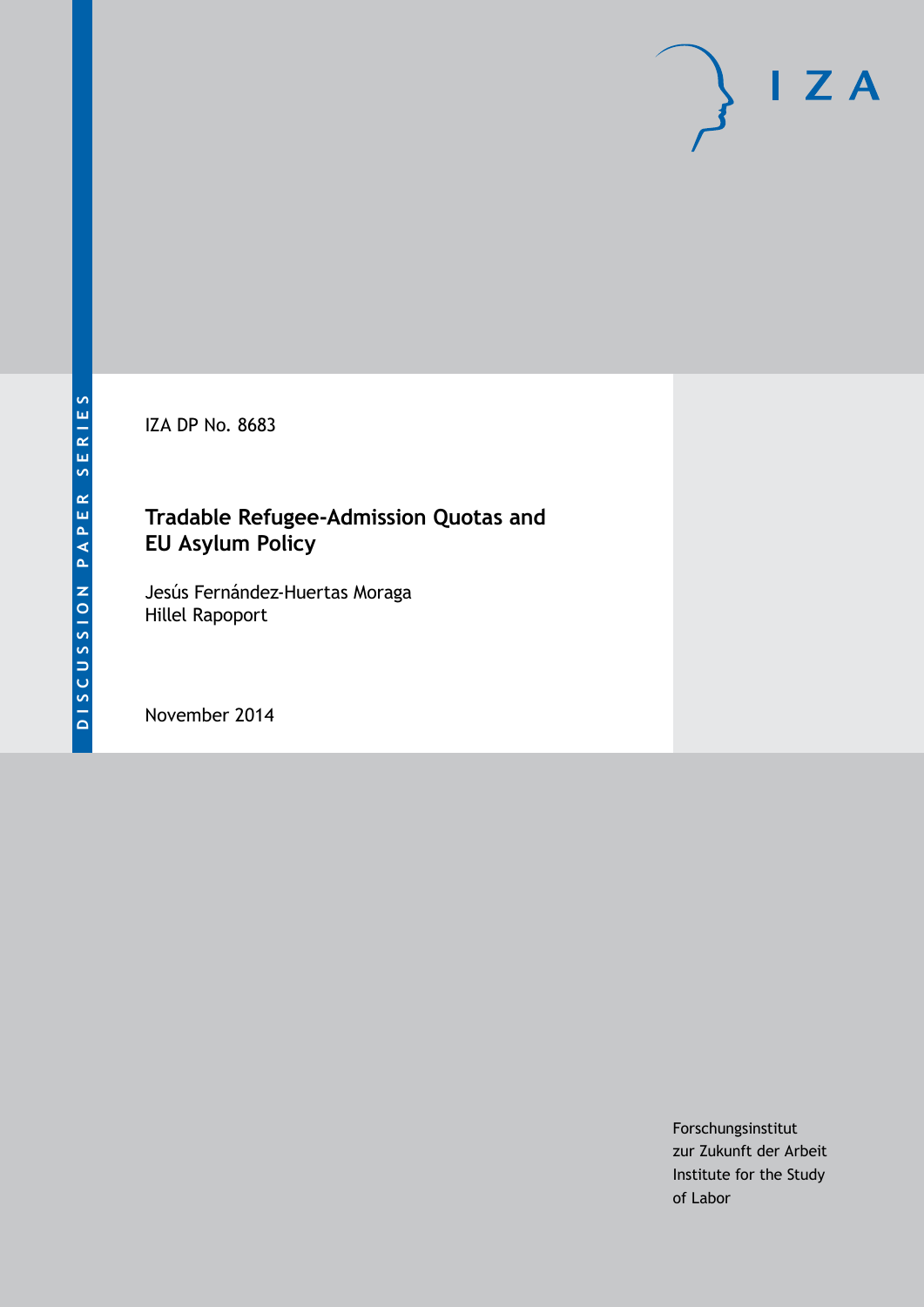# **Tradable Refugee-Admission Quotas and EU Asylum Policy**

# **Jesús Fernández-Huertas Moraga**

*Universidad Autónoma de Madrid and IZA*

#### **Hillel Rapoport**

*PSE, University Paris 1 Pantheon-Sorbonne, MPC, European University Institute and IZA*

> Discussion Paper No. 8683 November 2014

> > IZA

P.O. Box 7240 53072 Bonn Germany

Phone: +49-228-3894-0 Fax: +49-228-3894-180 E-mail: [iza@iza.org](mailto:iza@iza.org)

Any opinions expressed here are those of the author(s) and not those of IZA. Research published in this series may include views on policy, but the institute itself takes no institutional policy positions. The IZA research network is committed to the IZA Guiding Principles of Research Integrity.

The Institute for the Study of Labor (IZA) in Bonn is a local and virtual international research center and a place of communication between science, politics and business. IZA is an independent nonprofit organization supported by Deutsche Post Foundation. The center is associated with the University of Bonn and offers a stimulating research environment through its international network, workshops and conferences, data service, project support, research visits and doctoral program. IZA engages in (i) original and internationally competitive research in all fields of labor economics, (ii) development of policy concepts, and (iii) dissemination of research results and concepts to the interested public.

IZA Discussion Papers often represent preliminary work and are circulated to encourage discussion. Citation of such a paper should account for its provisional character. A revised version may be available directly from the author.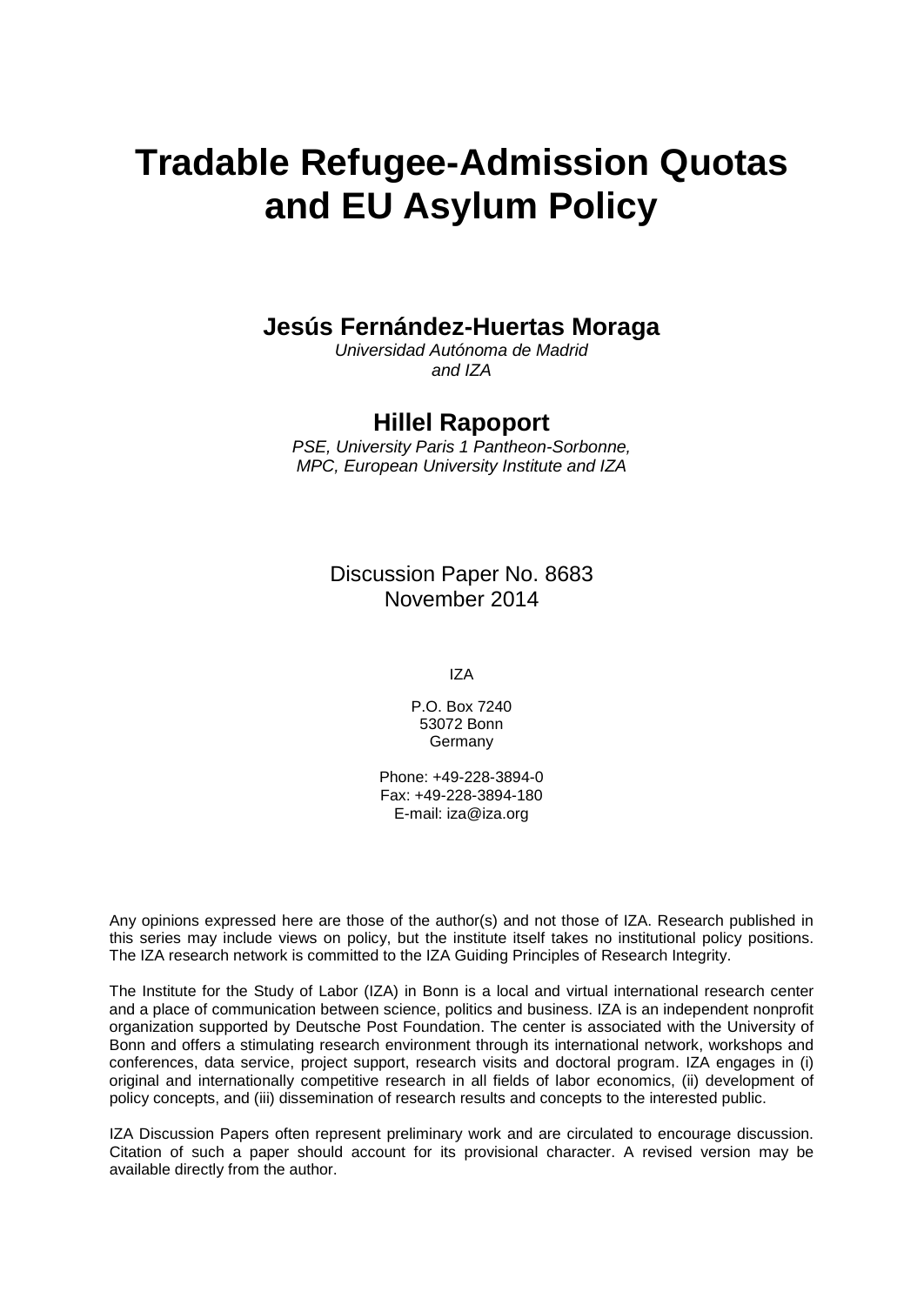IZA Discussion Paper No. 8683 November 2014

# **ABSTRACT**

## **Tradable Refugee-Admission Quotas and EU Asylum Policy[\\*](#page-2-0)**

The current EU Asylum policy is widely seen as ineffective and unfair. We propose an EUwide market for tradable quotas on both refugees and asylum-seekers coupled with a matching mechanism linking countries' and migrants' preferences. We show that the proposed system can go a long way towards addressing the shortcomings of the current system. We illustrate this claim using the recent problems regarding relocation faced by the European Relocation from Malta (EUREMA) program.

JEL Classification: F22, F5, H87, I3, K33, 019

Keywords: immigration policy, EU policy, tradable quotas, refugee resettlement, asylum seekers, international public goods

Corresponding author:

Jesús Fernández-Huertas Moraga Departamento de Análisis Económico: Teoría Económica e Historia Económica Facultad de Ciencias Económicas y Empresariales Universidad Autónoma de Madrid Francisco Tomás y Valiente, 5 28049 Madrid **Spain** E-mail: [jesus.fernandez-huertas@uam.es](mailto:jesus.fernandez-huertas@uam.es)

<span id="page-2-0"></span>This paper was initiated at the Migration Policy Centre (European University Institute) as part of its efforts to contribute to the current debate on solidarity and asylum policy in the EU. A non-technical version of this paper appeared as RSCAS Working Paper No. 2014/101 (Rapoport and Fernández-Huertas Moraga, 2014). We particularly thank Philippe De Bruycker for his careful comments and suggestions, as well as Rainer Baubock, Philippe Fargues, Bernard Hoekman, Lilian Tsourdi, Patricia Van de Peer and Alessandra Venturini. We also thank Tim Hatton, Eiko Thielemann, and participants at the CESifo Conference on International Migration, Munich, and at the Migration Policy Centre Seminar on Solidarity and Asylum Policy of the European Union at the EUI in Florence for their comments and suggestions; and Sulin Sardoschau for excellent research assistance. Jesús Fernández-Huertas Moraga received financial support from the ECO2008-04785 and ECO2012-39412 projects funded by the Spanish Ministry for Economics and Competitiveness. Hillel Rapoport acknowledges support from the Paris School of Economics "Appel à projets 2013" and from CEPREMAP.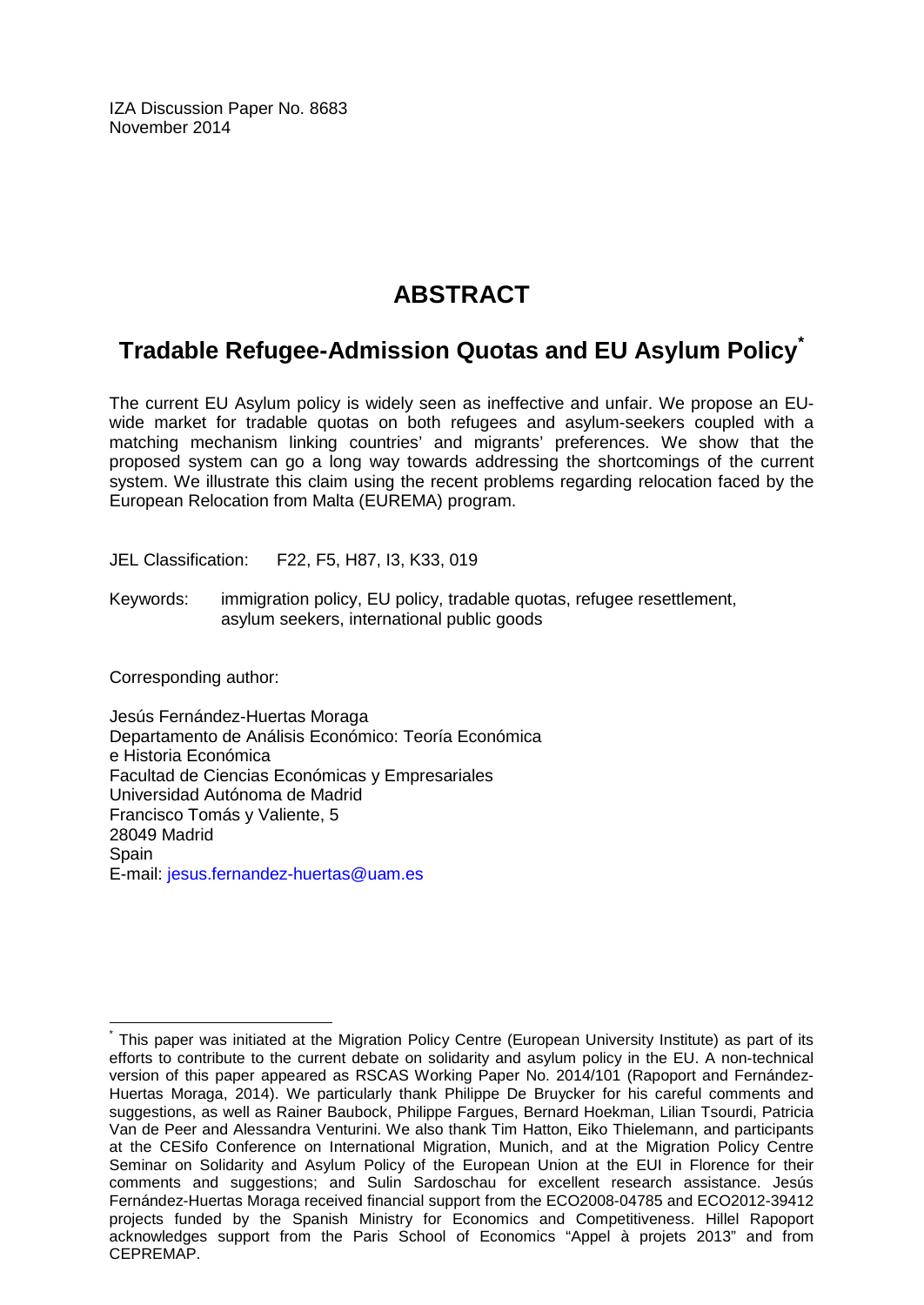#### 1 Introduction

The European Union is currently experiencing a refugee crisis: thousands of refugees are accumulating on its shores (Lampedusa, Malta, Sicily) and land borders (Greece, Bulgaria), fleeing civil war (in Libya or Syria), armed conflict or oppression. Even if these numbers are small in comparison to those of refugees hosted by States of first asylum such as Lebanon, Jordan or Turkey, this puts pressure on countries of first arrival, with thousands of persons then wandering in the EU-Schengen space and beyond. At the same time, the existing European asylum policy is overwhelmingly judged as inappropriate and is criticized not just because of its inability to address the challenges posed by the volume of refugee flows but also due to the many legal deficiencies, political inconsistencies and economic inefficiencies that characterize the current asylum system. At a legal and political level, the "Common European Asylum System" (CEAS), launched in 1999, is increasingly under fire.

For one thing, the so-called "Dublin-system" (implemented since 1997) whereby an asylum seeker is mainly under the responsibility of the country of first-entry, is more and more regarded as ill-conceived (e.g., De Bruycker et al., 2010). Under this system, an asylum seeker who entered the EU say in Greece and got arrested for illegal stay say in Belgium could be transferred back to Greece. Such a system creates disincentives for the Greek government to effectively implement the CEAS norms. Furthermore, the Dublin system prevents asylum seekers from choosing their country of asylum within the European Union, creating incentives for them to circumvent legal restrictions to mobility before their asylum claims have been examined.

A second major issue with the current system is that of "burden sharing."<sup>1</sup> Indeed, the current system places (at least in theory) a disproportionate burden on the countries of first entry (such as Malta, Greece or Italy) that are responsible for many asylum seekers due to their geographic position. The Guidelines adopted by the European Council on 27 June 2014 underline that "the Union needs an efficient and well-managed migration, asylum and borders policy, guided by the Treaty principles of solidarity and fair sharing of responsibility, in accordance with article 80 of the Treaty on the Functioning of the European Union and its effective implementation" (guideline 5) and that "The Union's commitment to international protection requires a strong European asylum policy based on solidarity and responsibility"

<sup>&</sup>lt;sup>1</sup>This terminology is controversial but we keep it here because of its widespread use. Some authors, and the European Council (2014), prefer to use the concept of "responsibility sharing."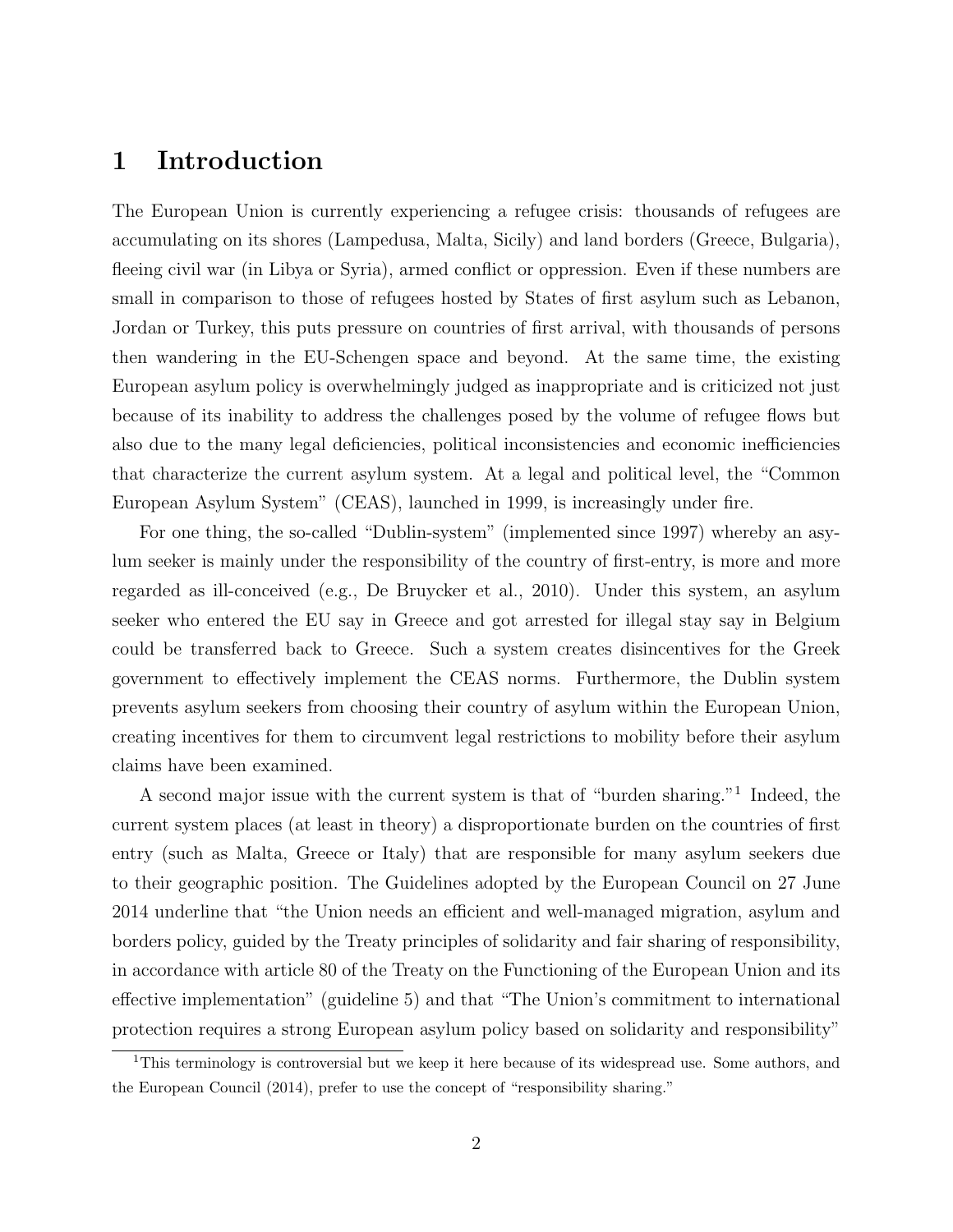(guideline 7; European Council, 2014).

Under this general process, many attempts of improvements have been initiated: further harmonization of asylum law, creation of a European agency as the European Asylum Support Office (EASO), continuation of EU funding through the new Fund for Asylum, Migration and Integration, relocation of refugees across receiving countries (on the last issue, see the "Malta example" below). However, it is fair to say that progress in practice has been rather limited (see Hatton, 2011, 2012, 2013; Thielemann et al., 2010).

In this paper we propose a new perspective using market-based solutions to deal with the externality/free riding problem among EU Member States, taking advantage from the already existing institutional frameworks. We apply the idea of tradable immigration quotas proposed by Fernández-Huertas Moraga and Rapoport (2014) to the case of refugees and asylum seekers in the EU context. Indeed, providing refugee protection and asylum is a well-recognized international public good, and there is an understanding that the costs incurred should be shared more fairly, at least within the EU. Building on this idea, we explore the potential for a Tradable Refugee Quotas (TRQs) system to better coordinate national asylum policies. We supplement this system with a matching mechanism allowing for taking refugees' preferences over destinations as well as countries' preferences over refugees' types into account. This matching component, adapted from the more generic model of Fernández-Huertas Moraga and Rapoport (2014), is shown to address many of the issues that have been raised against the current EU Asylum Policy. The original paper by Fernández-Huertas Moraga and Rapoport (2014) already introduced an application to the resettlement of long-standing refugees. The present paper extends the argument and shows that the same reasoning can be applied both to refugees and asylum-seekers arriving at the EU. Refugees and asylum-seekers can be interpreted as two different "migrant types" in the original model.

The rest of the paper is organized as follows. In Section 2 we provide the empirical background for the discussion as well as evidence of "unfair" burden sharing among EU Member States. Section 3 provides the policy background in that it describes generally the evolution of the EU asylum policy over the last two decades and emphasizes the search for harmonized policies. This is followed by an outline of the existing literature on marketbased proposals in the field of refugee policy in Section 4. In Section 5 we present the model, first introducing a model of tradable refugees' quotas (TRQs) with refugees being indifferent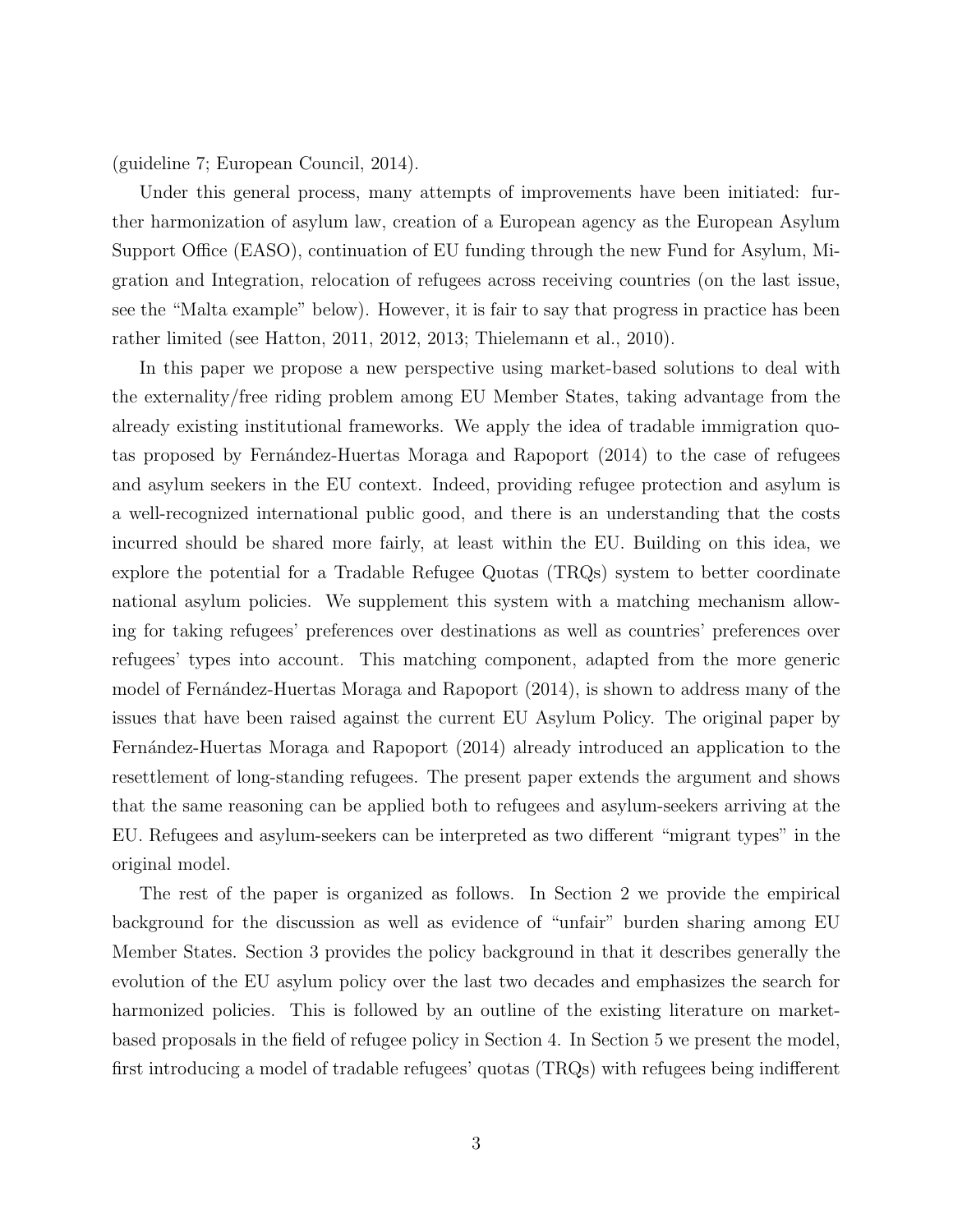among the various potential host countries and host countries being indifferent about the type of refugees they receive. We then introduce heterogeneity in refugees' preferences over their destinations and in host countries' preferences over refugees' types. Section 6 serves as an illustration for possible implementation building on the well-documented example of Malta and concludes the paper.

#### 2 The Numbers

The EU receives around 300,000 asylum claims per year, about one third of the total registered in the world (see Figure 1). More than three quarters (79%) of the stock of asylum seekers in the EU in 2012 accumulated in only six destinations countries: Germany, France, Greece, Austria, UK and Sweden. A similar picture emerges from the 2012 numbers on refugees in Europe (see Figure 2).<sup>2</sup> 87% of the 1.3 Million refugees in the EU are hosted by Germany, France, UK, Sweden, Italy and Austria and 44% of them reside only in Germany.





Source: own calculations on end-of-year pending applications from UNHCR (2013)

<sup>2</sup>Refugees are either people who came to Europe as asylum seekers and were granted asylum, or people who were in refugee camps outside of the EU, granted refugee status by the UNHCR and successfully applied for resettlement in one of the EU countries.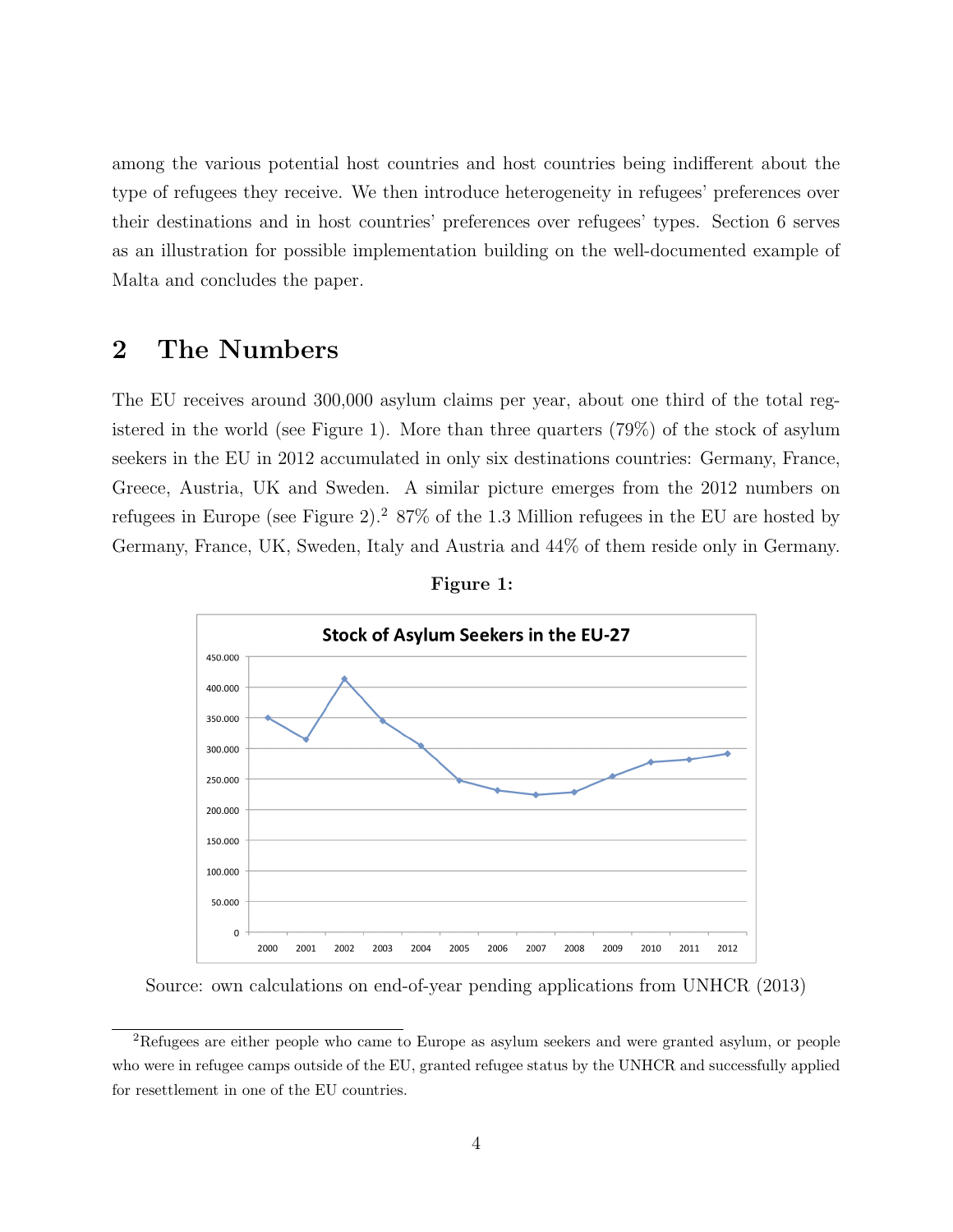Figure 2:



Source: own calculations from UNHCR (2013)

The allocation of immigrants within the European Union still seems to present itself as a black box. The lack of information on the mobility of non-EU nationals within the European Union has made it difficult to trace back the mechanisms under which refugees and asylum seekers locate themselves. For example, in a recent report, the European Migration Network documents recent trends of intra-EU Mobility of third-country nationals (European Migration Network, 2013). However, those estimates are not able to capture non-EU citizens that are in a state of transition regarding their legal status. Often, those immigrants vanish from the official figures. This holds especially for rejected asylum seekers willing to avoid removal. For example, only about one fourth of the 22.5 thousand asylum application decisions in Italy in 2012 were positive (UNHCR, 2013), the rest being rejected.

Indeed, the accumulation of immigrants in certain locations is disproportional to the capacities of the host countries. In their Statistical Yearbook, the UNCHR ranks host countries regarding certain indicators: the refugee to GDP ratio, refugee per 1000 inhabitants or per 1000 square kilometers. Even among the big six host EU Member States there are tremendous differences regarding their financial, demographic and geographic capacities. Whereas Germany's refugees to GDP (PPP) per capita ratio amounts to \$15.31, comparable countries such as France have a ratio of only \$6, or even as low as \$0.57 in the case of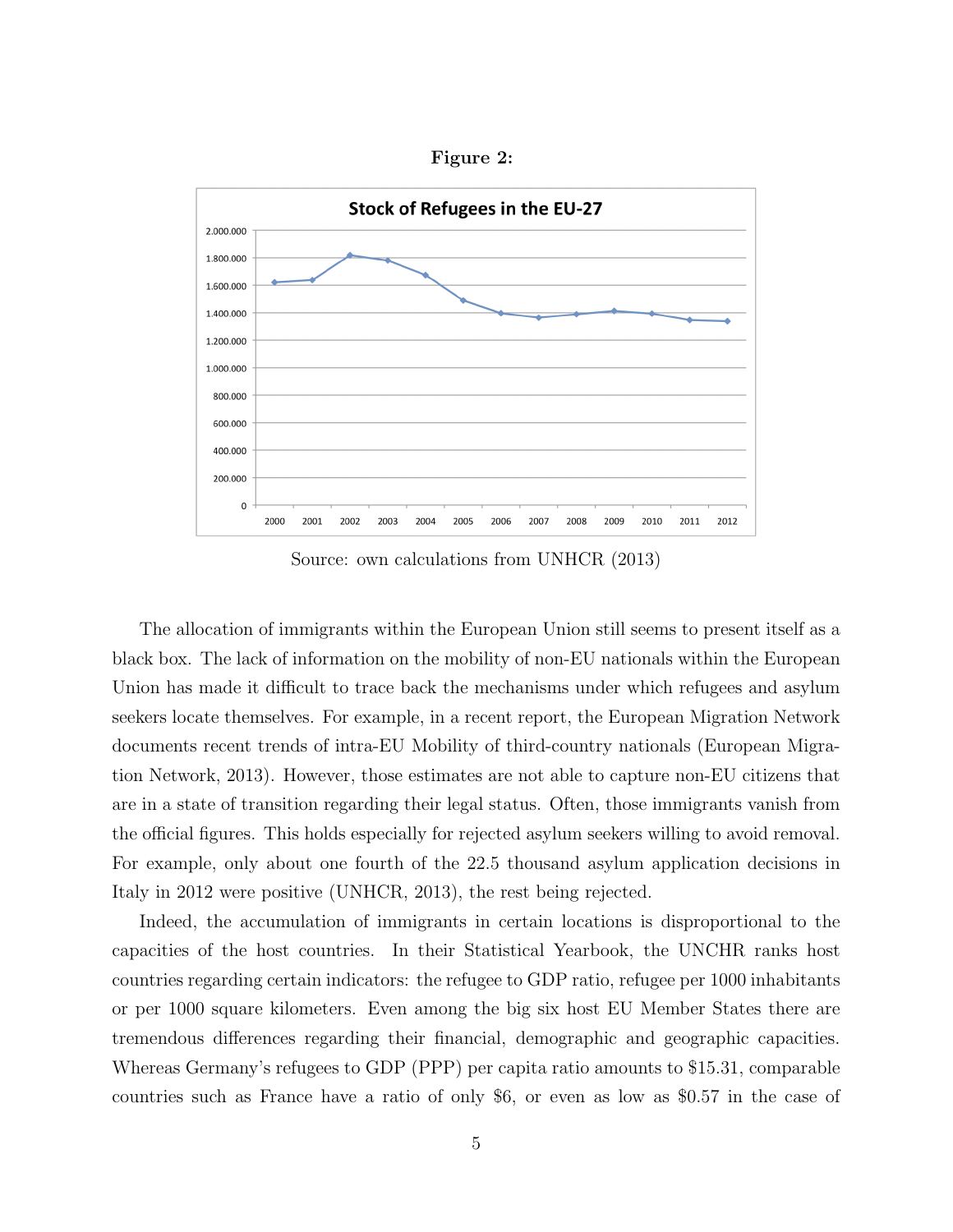Belgium (UNCHR, 2013). Compared to their geographic and population size Germany, Sweden and Switzerland host a relatively large number of refugees. These numbers reveal that the allocation of refugees does not reflect the "fair burden sharing" concept put forward by the European Union, as we show in more detail in Section 3.2.

### 3 EU Asylum Policy

The Dublin Convention of 1990 established the principle of asylum in the country of first entry as a cornerstone of the European Asylum Policy. Since then, the "Dublin System" has been under attack. Its initial aim was to "clearly allocate responsibility for the examination of asylum application." However, the past two decades have shown that the resulting regulation i) was unable to cope with the striking inequality of refugee treatment across the EU, ii) did not improve the integration prospects of asylum seekers, and iii) failed to implement safeguards to protect them. In addition, the Dublin System inherently counteracts the "fair sharing perspective" and operates in a highly ineffective and costly manner (De Bruycker et al., 2010). In this section we briefly review the evolution of the EU Asylum Policy of the last two decades or so, which can be characterized by a quest for elusive harmonization and no real interest for fair burden sharing procedures.

#### 3.1 Harmonization

In recognition of the shortcomings of the Dublin system and in an attempt to harmonize EU policies, many reforms have been initiated in particular since 1999. Two generations of directives have been adopted in order to harmonize the European Asylum Policy. The Asylum Procedures Directive sets out rules on the whole process of claiming asylum, including on: how to apply, how the application will be examined, what kind of assistance can be provided to asylum seekers, how to appeal and whether the appeal will allow the person to stay on the territory or how to deal with repeated applications (De Bruycker et al., 2010). These instruments try to ensure a coherent procedural system within the EU. The Reception Conditions Directive attempts to deal with the divergence in the practice of treating asylum seekers. It ensures that applicants have access to housing, food, employment, as well as medical and psychological care. The Qualification Directive specifies the grounds for granting international protection.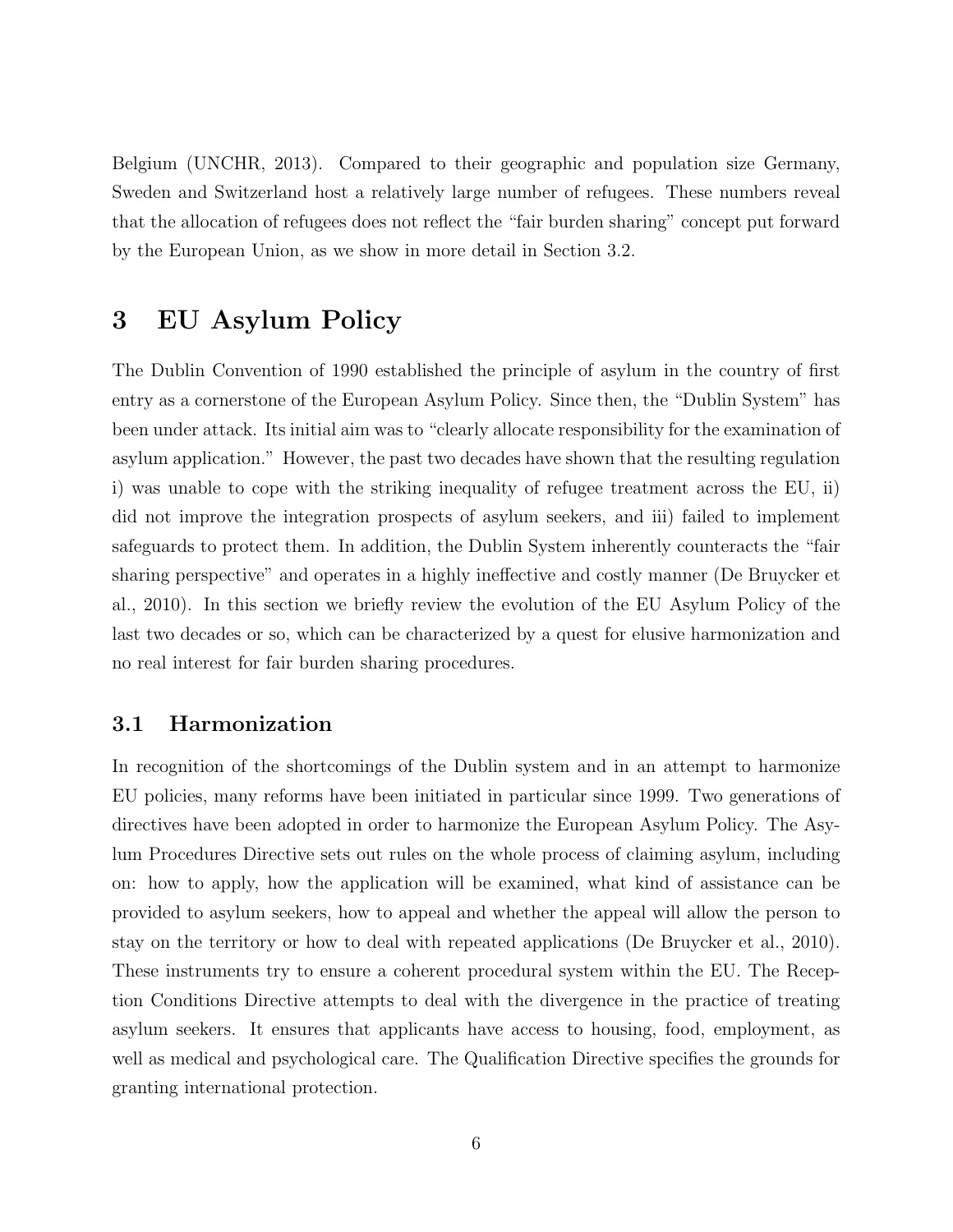De Bruycker et al. (2010) explain how difficult it becomes to monitor the implementation of these directives by individual countries. Existing assessments are problematic due to lack of data but they tend to point out at Member States circumventing the spirit of the directives by taking advantage from its vagueness in crucial points. For example, regarding the Asylum Procedures Directive, De Bruycker et al. (2010) note "as regards survivors of torture, the Directives silence on the special needs of this category of applicants in combination with provision allowing Member States to treat cases as manifestly unfounded and omit a personal interview, have the potential to produce errors upon the asylum decision making."

Additionally, some of the shortcomings of the Dublin System have been revised not only to take into account the interests of asylum seekers but also to better address situations of particular pressure of Member States' reception capacities and asylum systems. The Temporary Protection Directive was introduced in 2001 with the ambition to create a common EU basis to manage in case of a large influx of displaced persons fleeing their country of origin. However, this directive has never been implemented (in contrast to the similar-in-spirit Temporary Protected Status in the United States, which has been invoked, for example, to prevent deportation of undocumented immigrants following the earthquakes in El Salvador in 2001 or Haiti in 2010).

Finally, the European Union has set up systems to promote informational exchange across Member States. The Eurodac regulation registers the fingerprints of all asylum seekers to prevent multiple claims. The Visa Information System facilitating information exchange across Member States and tracing back visa applications can also be used for the purpose of the asylum policy.

#### 3.2 Burden Sharing

In addition to attempts to harmonize EU refugee policies, there is also an increasing demand for fair "burden sharing." The EU has taken some initiatives to address this issue since the early 2000s. In December 2011 the European Commission issued a communication "on enhanced intra-EU solidarity in the field of asylum" (European Commission, 2011) that has been followed by conclusions on a "Common framework for genuine and practical solidarity towards Member States facing particular pressures on their asylum systems" adopted by the Justice and Home Affairs Council in March 2012 (Council of Ministers of the European Union, 2012). The European Refugee Fund covered the financial component of the distri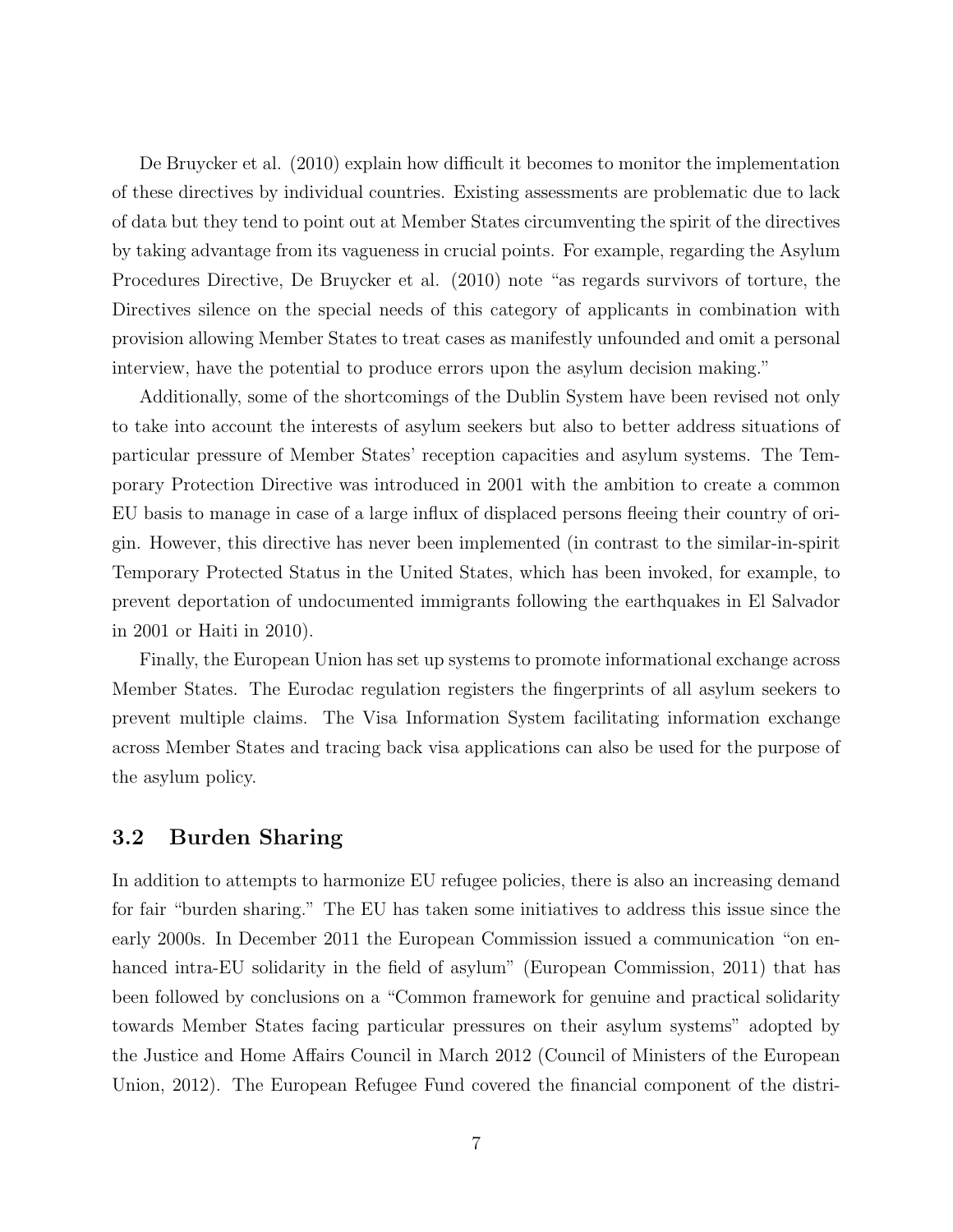bution problem. Created in 2000, the fund hoped to increase the financial solidarity among member countries with an annual budget of 105 Million Euros for 2008-2013. Recently, the European Refugee Fund has been reorganized for the years 2014 to 2020 and is now replaced by the Asylum, Migration and Integration Fund and the Internal Security Funds whose annual budget amounts to approximately 10.9 million Euros.

In December 2013 the European Council emphasized the importance of the EU Resettlement Program, following an initiative of the EU Parliament in 2012. This initiative was created to encourage resettlement of refugees by EU Member States. Despite its declared importance, the EU has failed to implement the program on a large scale. For example, up until December 2013, only 0.54% of all Syrian refugees benefited from the initiative (Balleix, 2014). Nevertheless, in 2012 about 4,500 refugees were able to benefit from the Resettlement Program (see Table 1), which meant just above 5% of the total number of refugees resettled in the world and 9% of the number of asylum applicants that were granted refugee status in the EU that year.<sup>3</sup>

| EU Member States resettlement quota 2012 and 2013 |                          |                  |  |  |  |
|---------------------------------------------------|--------------------------|------------------|--|--|--|
| Member State (pro year)                           | 2012 total quota         | 2013 total quota |  |  |  |
| Belgium                                           |                          | 100              |  |  |  |
| Czech Republic                                    | 40                       | 40 (tbc)         |  |  |  |
| Denmark (multi-year programme 2012-2013)          | 500                      | 500              |  |  |  |
| Finland                                           | 750                      | 750              |  |  |  |
| France                                            | 100                      | 100              |  |  |  |
| Germany                                           | 300                      | 300              |  |  |  |
| Hungary                                           | 10                       | 10               |  |  |  |
| Ireland                                           | $\overline{\phantom{a}}$ | 80               |  |  |  |
| The Netherlands (multi-year programme 2011-2014)  | 500                      | 500              |  |  |  |
| Portugal                                          | 30                       | 30               |  |  |  |
| Romania                                           | 0                        | 40               |  |  |  |
| Spain                                             | $\overline{\phantom{a}}$ | 30               |  |  |  |
| Sweden                                            | 1900                     | 1900             |  |  |  |
| United Kingdom                                    | 750                      | 750              |  |  |  |
| <b>TOTAL</b>                                      | 4580                     | 4580             |  |  |  |

Table 1:

Table 6: EU Member States resettlement quota 2012 and 2013; Source: UNHCR (193)

Source: EASO (2013)

<sup>3</sup>Percentages are based on data from UNHCR (2013) for the total number of refugees resettled in the world and from EASO (2013) for the total number of asylum applicants granted refugee status in the EU in first instance (37,335) plus final decisions (13,345): 50,680.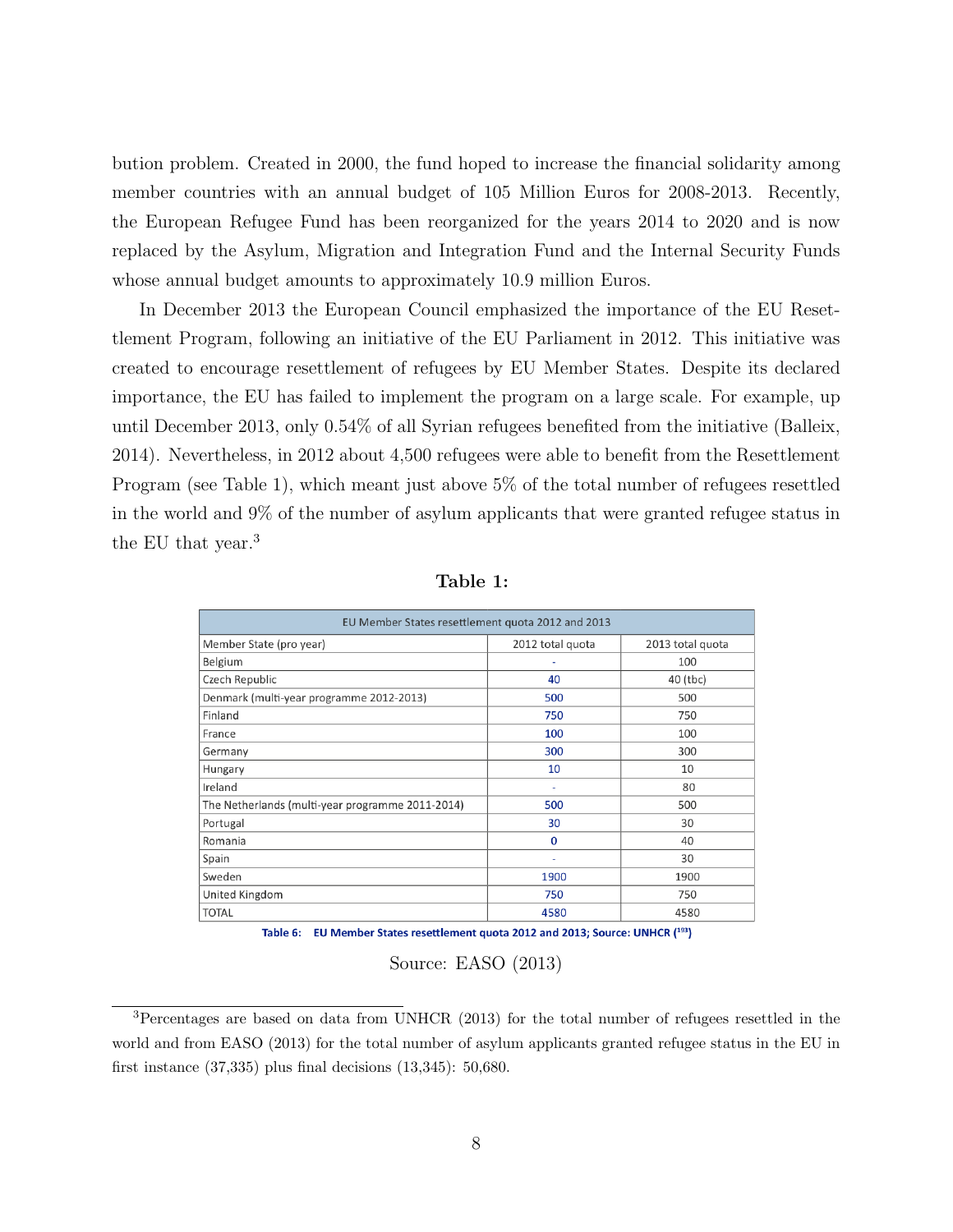A lot of attention has been paid to the external borders of the European Union. In addition to direct measures of border control (see below) the EU tries to support Member States that are under particular pressure. For example, the European Asylum Support Office (EASO) started operating in Malta in 2011. Most of the instruments that promote solidarity are in fact means to help guarding Member States at the external border of the European Union, such as Italy or Greece. In 2004, FRONTEX was created as an operational support mechanism for Member States in their management of border controls. FRONTEX has a budget of 90 million Euros. Additionally, the EU Border Surveillance System (EUROSUR) created in 2013 offers a system of organized operational information exchange in order to "reduce the number of migrants entering the EU illegally and to prevent cross border criminality" (Balleix, 2014). Moreover, the Smart Borders Package, which is still under discussion, serves as an additional mean to design border controls in a more efficient manner. Thus, border controls have been at the center of attention over the last decade. Ultimately, those measures may tackle the issues at the external borders of the EU but they do not deal with the question of internal solidarity regarding the allocation of refugees. All those measures may be a first step towards a more solidary union, but they do not suffice to align the needs of all, especially not the preferences of the asylum seekers themselves.

In any event, improving the balance across the EU first requires a proper assessment of the burden carried by each Member State. And indeed, a number of attempts have already been made to assess the current extent of financial burden sharing between EU countries with respect to EU Asylum Policy. Most prominently, Thielemann et al. (2010) estimate the total amount to be distributed in 2008-2013 by the European Refugee Fund to represent only 14% of the total asylum costs for the EU-27 for the single year 2007. These costs include reception, accommodation, administrative procedures, deportation, integration measures, and so on. They do not however include the opportunity cost of these expensive and inefficient procedures, which would drive up the cost even more, given that it would not be hard to think of more productive uses for these resources. Also, the European Commission (2010) reports that the average cost per relocated refugee can amount to 8,000 Euros, of which selection and travel is just over 1,000 Euros and the rest is accommodation and other support costs.<sup>4</sup> This is double the actual per refugee budget allowed for relocations under the ERF. Thielemann et al. (2010) even suggest that, under different rules, equal burden

<sup>4</sup>This is calculated from a pilot study of transfers between Malta and France.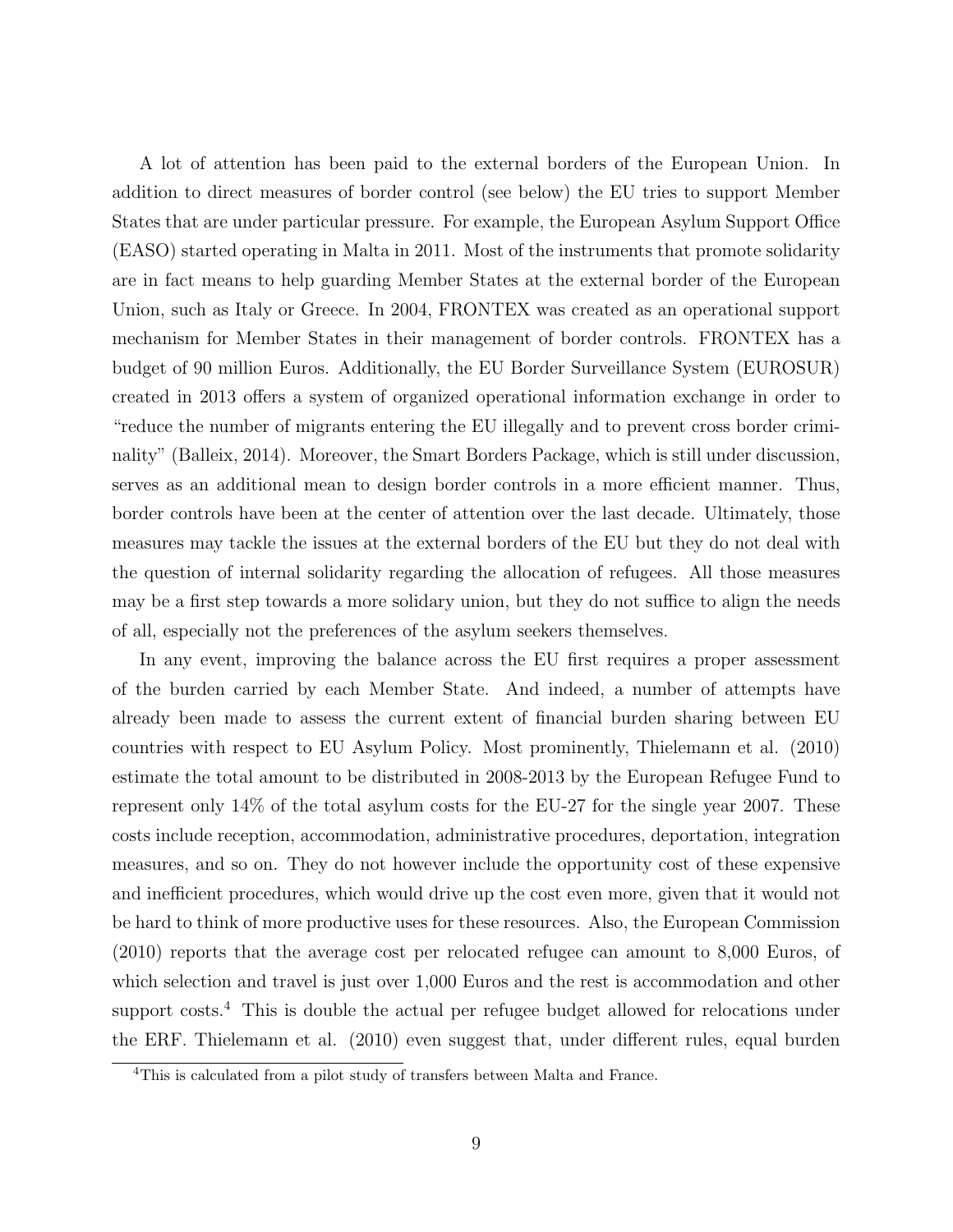sharing implies transferring 33 to 40 percent of the asylum seekers currently within the EU to other countries, a large share going to the new Member States. In contrast to the UNHCR "capacity assessment," Thielemann et al. (2010) create a "combined capacity index" that aims to capture whether a country takes in a sufficient amount of asylum seekers according to its potential ability to accommodate them. They show that there is a tremendous discrepancy across EU members with respect to their actual v. "fair share" intake of asylum seekers.

Beyond their quantitative analysis, Thielemann et al. (2010) compare EU countries' Internal Dispersal Systems with those of the United States. The United Kingdom, for example, agrees on the allocation of asylum applicants with local authorities, depending on various parameters, including asylum seekers per person. Conversely, Germany decides upon the dispersal of asylum seekers on the federal level. Regional governments, the  $Länder$ , are not involved in the decision making process, which is mainly population-based. In Finland, the main authorities are the municipalities that decide how many asylum seekers they are voluntarily willing to accept. As compensation they receive a small lump-sum that however does not cover the actual costs that are incurred by taking in an additional asylum seeker. Sweden and France take an approach that is more asylum seeker oriented. There, asylum seekers choose freely where to stay. State funds are subsequently transferred to regional governments, according to the total number they host. Compared to the United States, EU Member States base their decision on governmental directives, may they be federal, regional or at the municipal level. In the US however, NGOs (9 agencies plus the State of Iowa) decide how to disperse the resettled refugees across the States.

In general, the policy initiatives of the European Union seem to only alleviate the symptoms of the refugee reception problem, directing their main efforts towards border controls and lump-sum transfers, which do not stand in proportion to the real cost occurring in the host country. Additionally, the burden-sharing assessment has so far only made use of direct costs of refugees, like accommodation or administrative efforts but they do not reveal the true cost (direct costs, indirect costs and opportunity costs) and above all not the underlying benefits, such as the potential economic efficiency gains from receiving immigrants in general or the welfare increase generated by the granting of protection positively valued by public opinion in host countries. These policies thus fail to tackle the problem at the root. In order to adequately assess the cost of refugees and to reveal the preferences of Member States and refugees equally, there is a need for a market-based approach that will efficiently and at a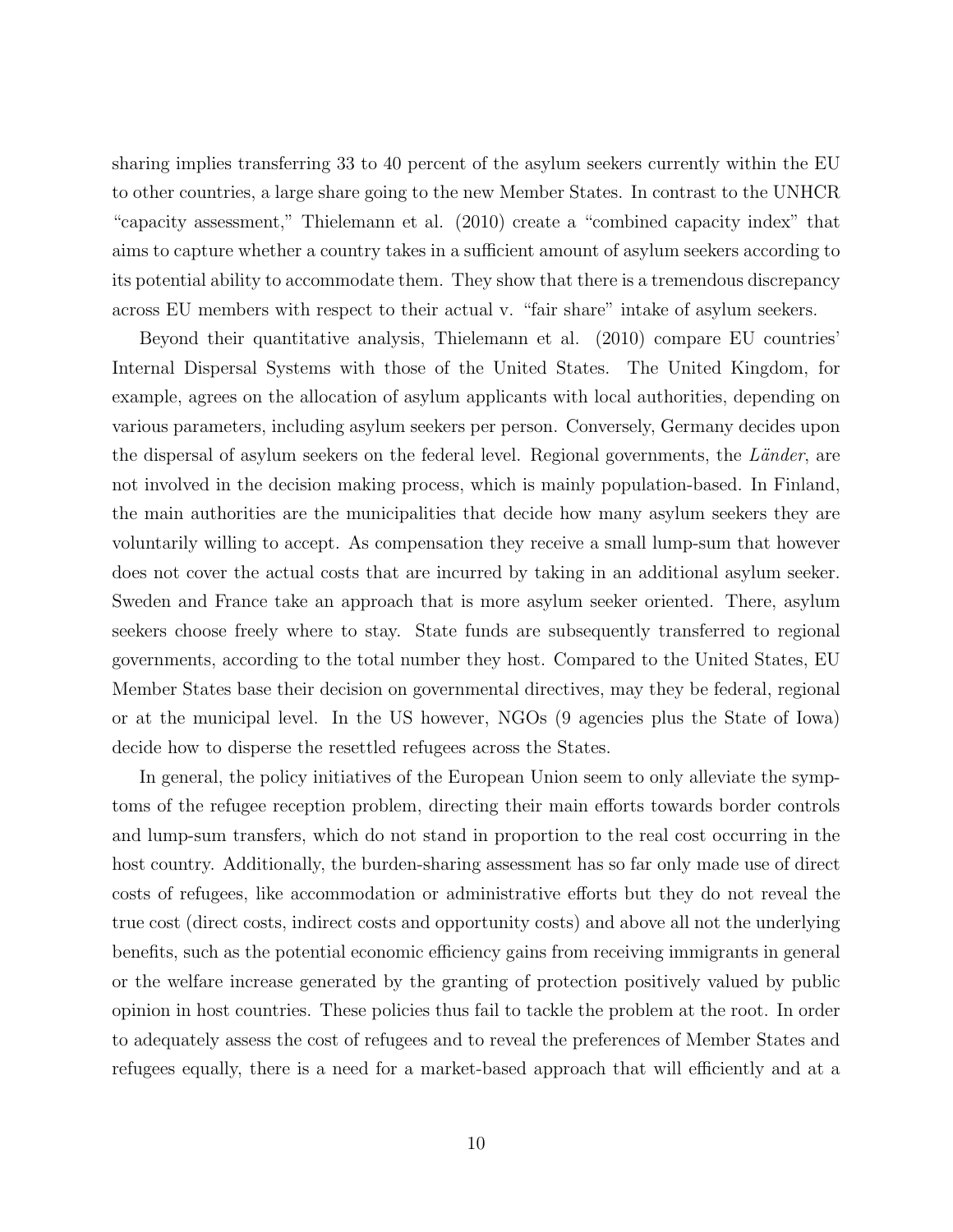low cost lead to the desired social optimum.

### 4 Related Literature

This paper is closely related to two strands of recent literature on the (in)effectiveness of the current EU Asylum Policy, mostly to Hatton (2010, 2011, 2012), for economics, and Thielemann et al. (2010), for political science; and on market-based proposals to address the refugee issue.

Hatton (2012) investigates this question by examining the basis upon which a joint EU policy can be justified and by asking whether a more efficient outcome can be achieved by harmonization alone or a more centralized decision making processes is necessary. He does so by charting the progress of harmonization and burden-sharing in the Common European Asylum System, exploring its costs and benefits, and also analyzes the evolution of public attitudes towards refugees. He also develops a model where asylum is a locally provided public good, thus in its nature underprovided unilaterally. Consequently, this creates the need for a joint policy that ensures an optimal distribution of asylum seekers across Member States. In this case however, a harmonized policy is not sufficient since it does not account for refugees' preferences that may be disproportionately biased towards one destination country. In order to avoid accumulation of refugees in "immigration darlings," there needs to be a joint EU policy that matches supply and demand and prevents oversupply in some and under-provision in other countries. Hatton proposes two different tools to reach (or at least move towards) the social optimum: first, an asymmetric subsidy depending on lack or excess supply of refugees in certain countries, and secondly, an active redistribution of refugees.

As already indicated in section 3.2., Thielemann et al. (2010) calculate fair burden sharing rules according to population size, population density and current stocks of refugees hosted. Any of these suggest a disproportionate distribution of burdens across Member States. In contrast to Hatton (2012), the authors do not suggest a radical shift in the paradigms of asylum policy but, rather, an expansion and enhancement of existing policy tools. Based on surveys asking Member States about their preferences for possible solidarity mechanisms, Thielemann et al. (2010) call for (1) a harmonization of the costs for asylum-seekers, (2) a financial compensation for over-burdened countries, and (3) a voluntary movement of asylum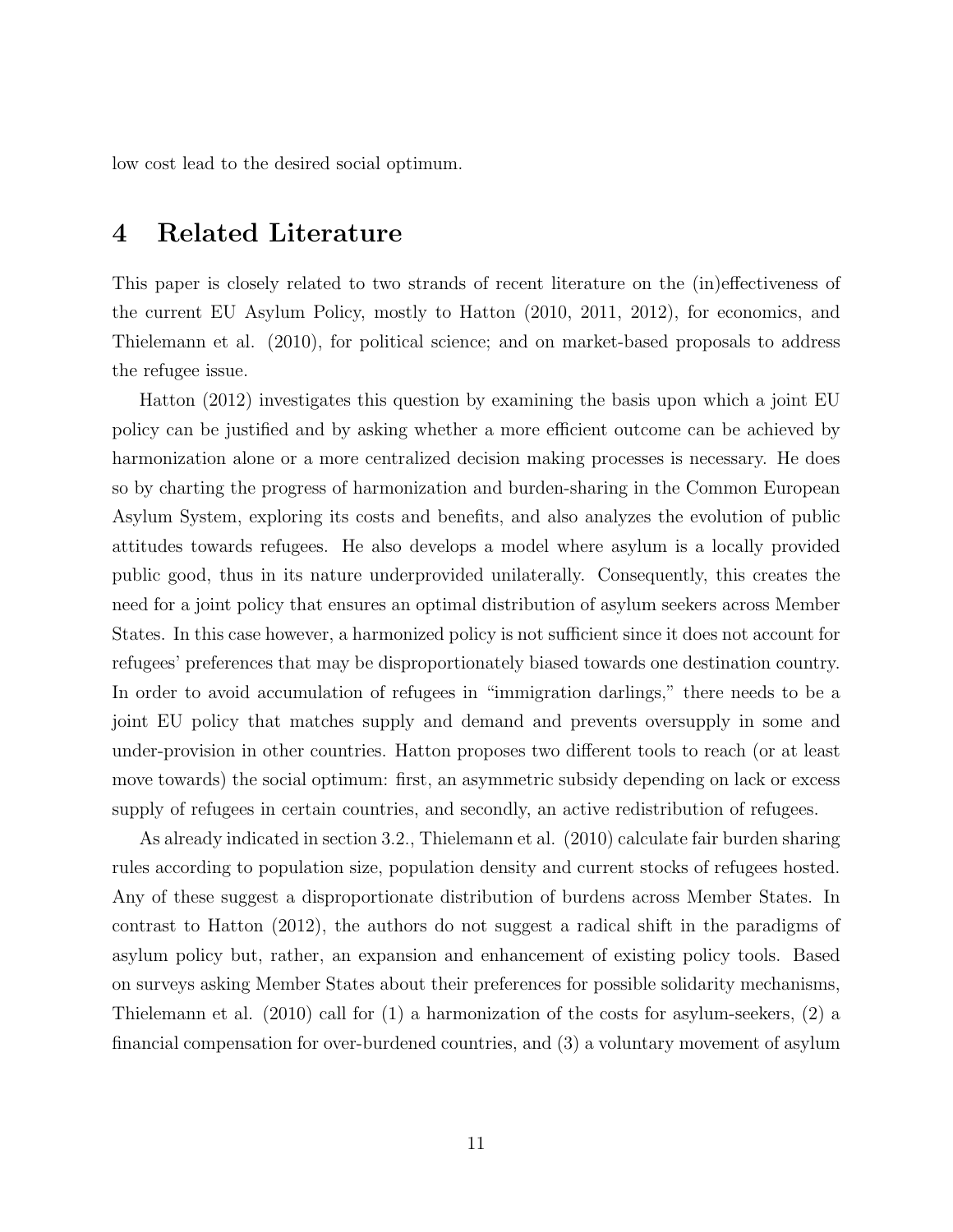seekers from more to less affected states, avoiding costly forced movements.<sup>5</sup>

Overall, the literature has not paid enough attention to market-based solutions. Schuck (1997) and Hathaway and Neve (1997) were first to discuss a system of bilateral negotiations over tradable refugee resettlement quotas. In the words of Schuck (1997, p. 248), "the proposal consists of two main elements. First, a group of states would (...) arrange for an existing or newly-established international agency to assign to each participating state a refugee protection quota. (...) Second, the participating states would then be permitted to trade their quotas by paying others to fulfill their obligations." through bilateral exchange (Schuck, 1997, pp. 283-284). However, Schuck (1997) fell short of proposing a system of tradable quotas as he mostly envisioned the possibility for countries to trade refugees for money on a strictly bilateral basis. Bubb, Kremer, and Levine (2011) supplement this system of bilateral exchange with a screening device to separate refugees from economic migrants. However, the bilateral nature of these proposals limits the scope for trade and, thus, implies an inefficient outcome.

Finally, Fern´andez-Huertas Moraga and Rapoport (2014) develop a multilateral system of Tradable Immigration Quotas (TIQs) which includes a mechanism to match immigrants to destinations. One of the main applications they envision for their proposed system is the resettlement of long-standing refugees. This would seem a particularly well-suited context for implementing a TIQs system, for a number of reasons. First, refugee protection is a paragon example of international public good, with refugee protection being recognized as a moral and legal obligation by the countries signatories of the 1951 Geneva Convention (and its 1967 extended Protocol) - that is, virtually all the countries of the world. Second, there is also an obvious incentive to free-ride, and not less obvious evidence of ensuing under-provision of refugee resettlement. Third, it is quite common among policymakers to consider refugee protection as a "burden" and there is a general understanding that this burden is not fairly shared at the international level (see, e.g., UNHCR, 2013). And fourth, the institutional framework for international policy coordination is already largely in place, with widely ratified treaties such as the Geneva Convention and existing well-established

<sup>&</sup>lt;sup>5</sup>They emphasize how forced relocations of refugees or asylum seekers are much more expensive than voluntary relocations (ten times more expensive according to a UK report on return that they quote) and this is why they propose that any relocation should be voluntary. From the same report, an example on how to promote voluntary movements is by "better promoting the options available to those due for removal and by establishing better contacts with community groups."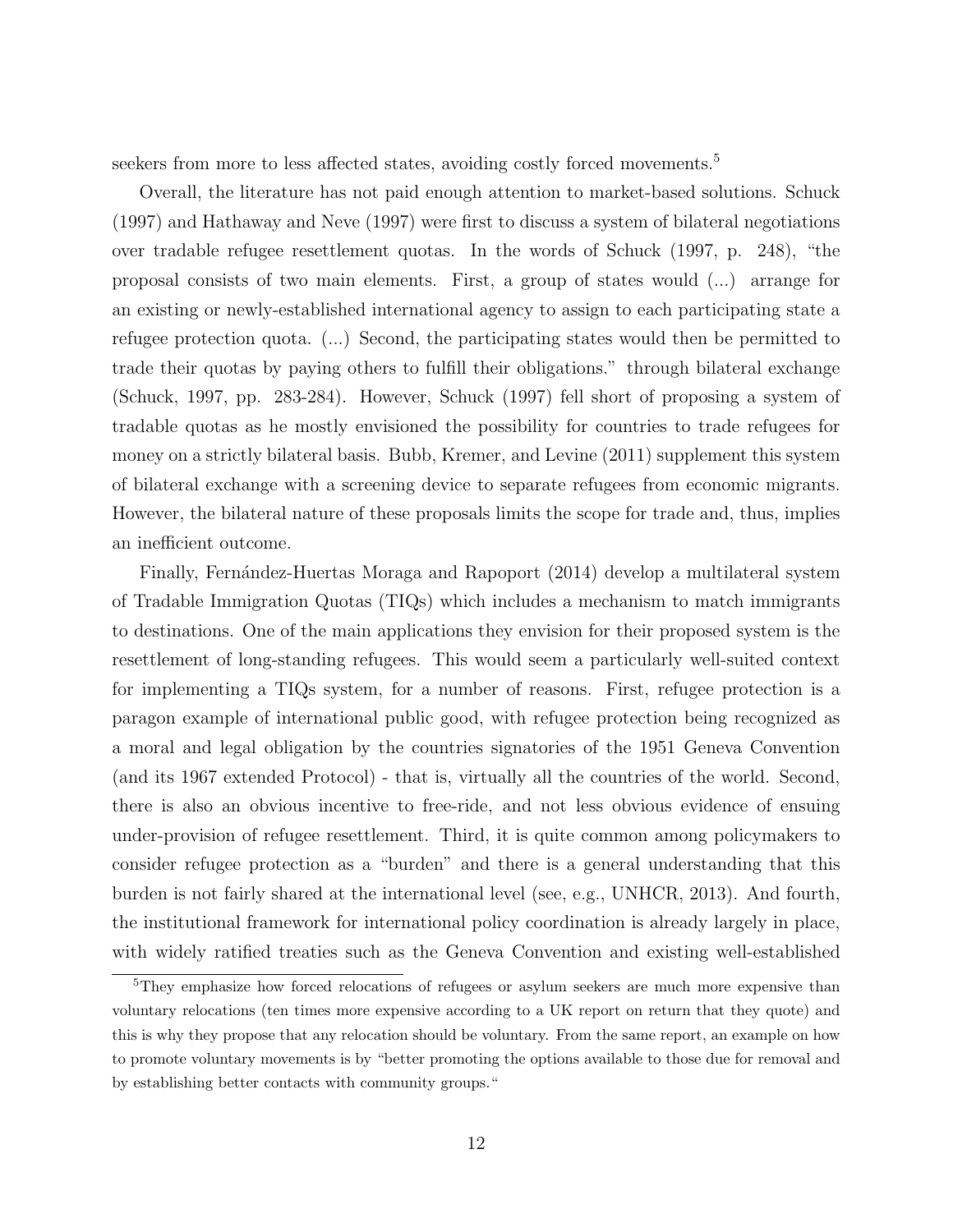international organizations such as UNHCR.

All these reasons would seem all the more true in the European context, as demonstrated in the previous section. In what follows, therefore, we adapt Fernandez-Huertas Moraga and Rapoport (2014) to the context of the EU Asylum Policy by proposing an EU Tradable Refugee-admission Quotas (TRQs) System that takes into account the specifics of the EU context and addresses many of the inefficiencies of the current system. It builds on existing understandings that fair burden sharing rules should be adopted - this is analogous, in our model, to the stage of initial quotas determination - and shows how a TRQs system can allow for i) truthful revelation of the country-specific costs of accommodating asylum seekers and refugees, ii) exploitation of differences in such costs among EU countries to generate cost-effective outcomes (that is, minimizing total cost for a given number of refugees or maximization the number of refugees for a given budget constraint), and iii) taking refugees' preferences over destinations into account, therefore reducing their incentives to move between countries. Last but not least, the mechanism also allows for taking countries' preferences over refugees' types into account. This can be understood as preferences over refugees' characteristics (such as language, skills, country of origin, etc.) as well as over refugees' legal status (such as asylum seekers in wait for a decision, refugees whose asylum request has been accepted, or internationally resettled refugees), allowing for compensation among countries across refugees' types.

#### 5 The model

Our model is a simple extension of the one presented in Fernandez-Huertas Moraga and Rapoport (2014) for the case of both asylum seekers and refugees in the context of the European Union.

The model has two building blocks. On the one hand, providing protection to refugees and to asylum seekers with valid claims is considered an international public good. On the other hand, providing protection both to refugees and to asylum seekers, with or without valid claims, is costly so that it can be considered a "burden," which European countries will be sharing through the market.

We proceed in three steps. First, we introduce a basic model for tradable refugee quotas when refugees' and asylum seekers' preferences are not taken into account. Second, we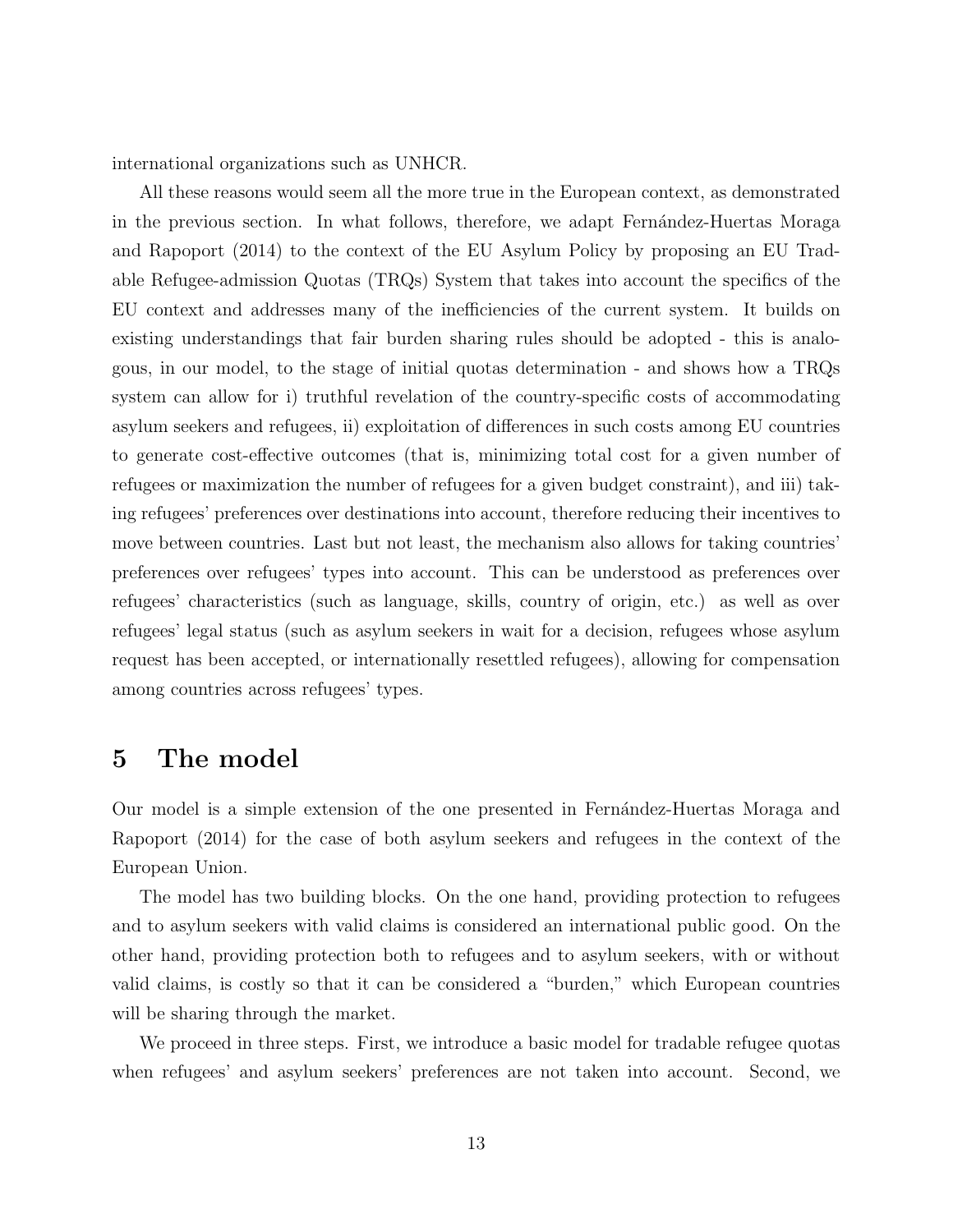add refugees' and asylum seekers' preferences through a matching model. Finally, we also consider receiving countries' preferences over the number the refugees and asylum seekers.

#### 5.1 Tradable Refugee Quotas without matching

Suppose each EU country i decides how many refugees and asylum seekers to receive given the net perceived total cost (or benefit) of receiving them:  $c_i(r_i, a_i)$ , where  $r_i$  denotes the number of refugees hosted by country  $i$  and  $a_i$  refers to the number of asylum seekers. We assume that it is convex and differentiable and that it has an interior positive minimum in both arguments.

This cost refers to a set of *direct* costs, such as:

- Reception and accommodation;
- Administrative procedures;
- Potential removal;
- Potential integration measures, etc.

There are also *indirect* net costs associated with the admission of refugees and asylum seekers. These include the immigration surplus associated with refugees and asylum seekers (efficiency gains from migration), their net fiscal contribution, their social and political costs, etc.

The international public good aspect is introduced by considering that the inhabitants of the EU receiving countries or at least their governments care about refugees and asylumseekers hosted by other countries through the function  $g_i(R_{-i}, A_{-i})$ , with  $\frac{\partial g_i}{\partial R_{-i}} > 0$ ,  $\frac{\partial g_i}{\partial A_{-i}} \ge 0$ ,  $R_{-i} = \sum_{j \neq i} r_j$  and  $A_{-i} = \sum_{j \neq i} a_j$ .

Country  $i$  would maximize the following welfare function:

$$
\max_{r_i, a_i} g_i (R_{-i}, A_{-i}) - c_i (r_i, a_i)
$$
\n(1)

The first order conditions would be:

$$
\frac{\partial c_i}{\partial r_i} \left( r_i^{NC}, a_i^{NC} \right) = 0 = \frac{\partial c_i}{\partial a_i} \left( r_i^{NC}, a_i^{NC} \right) \tag{2}
$$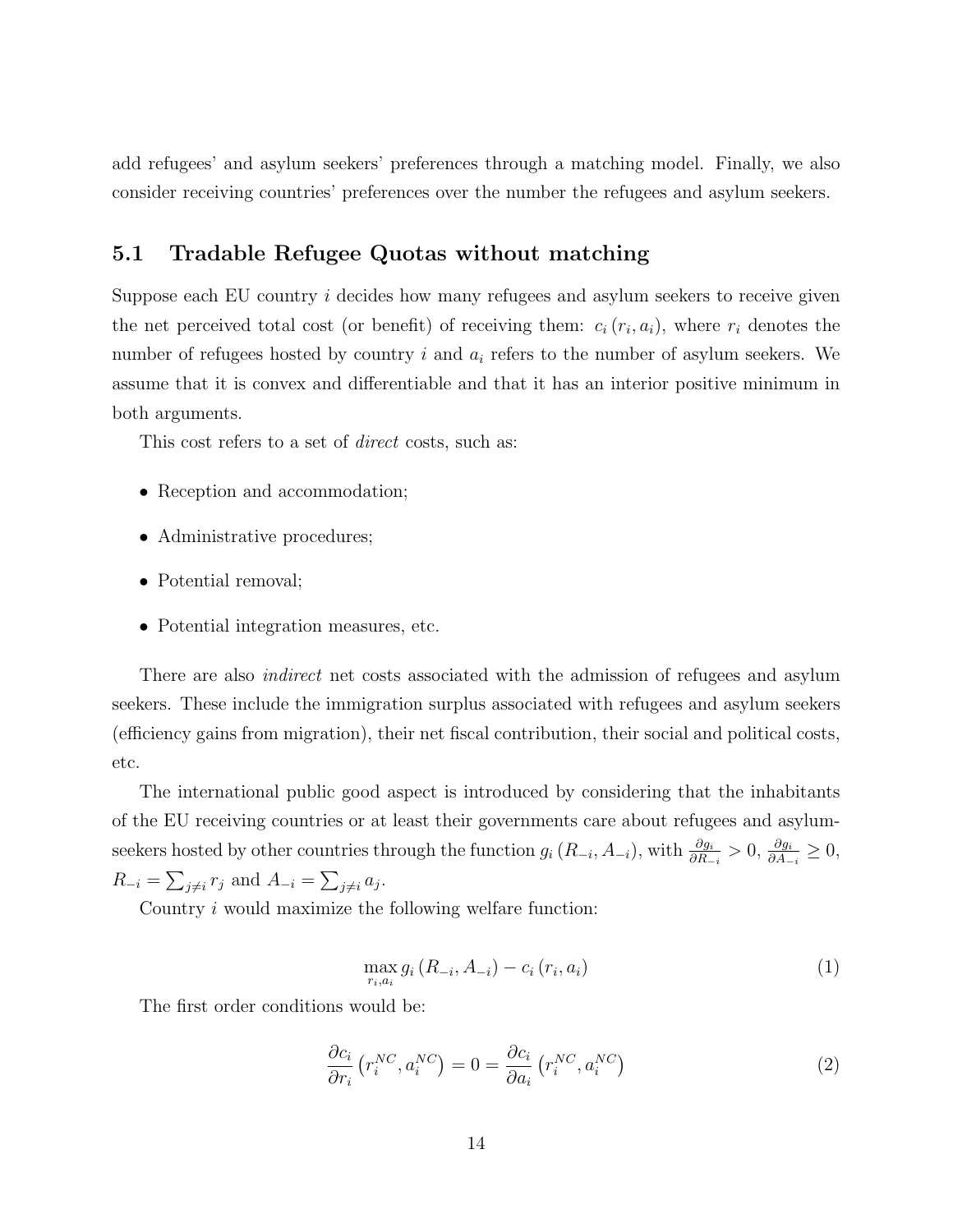where  $NC$  stands for the non-cooperative solution. The number of refugees and asylum seekers hosted by one EU country generates a positive externality for the other EU destination countries. This makes the non-cooperative equilibrium different from the optimal levels of refugees and asylum seekers that should be accepted from the viewpoint of the EU as a whole. We denote these levels as  $(R^{GO}, A^{GO})$ . They are the solution to the problem:

$$
\max_{\{r_i, a_i\}_{i=1}^N} \sum_{i=1}^N \left[ g_i\left(R_{-i}, A_{-i}\right) - c_i\left(r_i, a_i\right) \right] \tag{3}
$$

Without loss of generality, we can assume that the functions  $g_i(\cdot)$  are such that  $(R^{GO}, A^{GO})$ can also be obtained as the solution to the dual problem:<sup>6</sup>

$$
\min_{\{r_i, a_i\}_{i=1}^N} \sum_{i=1}^N c_i (r_i, a_i)
$$
\ns.t. 
$$
\sum_{i=1}^N (r_i + a_i) \ge R^{GO} + A^{GO}
$$
\ns would be:

The first order conditions would be:

$$
\frac{\partial c_i}{\partial r_i} \left( r_i^{GO}, a_i^{GO} \right) = \lambda = \frac{\partial c_i}{\partial a_i} \left( r_i^{GO}, a_i^{GO} \right) \qquad \forall i = 1...N \tag{5}
$$

where  $\lambda$  is the Lagrange multiplier associated to the constraint. It is easy to see that:

$$
R^{NC} + A^{NC} \equiv \sum_{i=1}^{N} (r_i^{NC} + a_i^{NC}) < \sum_{i=1}^{N} (r_i^{GO} + a_i^{GO}) \equiv R^{GO} + A^{GO} \tag{6}
$$

If there is no coordination and EU countries act unilaterally, each of them will equalize the marginal cost of accepting one additional refugee or asylum seeker to zero. However, more refugees and asylum seekers would be hosted if countries took into account how other countries care about providing international protection. The optimal solution would be to equalize the marginal net cost of hosting one additional refugee or asylum seeker across countries but not to zero. In a sense, refugees would be hosted where it is "cheapest" to host them from the point of view of cooperative receiving countries. In the presence of

 $6$ See Fernández-Huertas Moraga and Rapoport (2014) for a formulation that solves the maximization problem directly.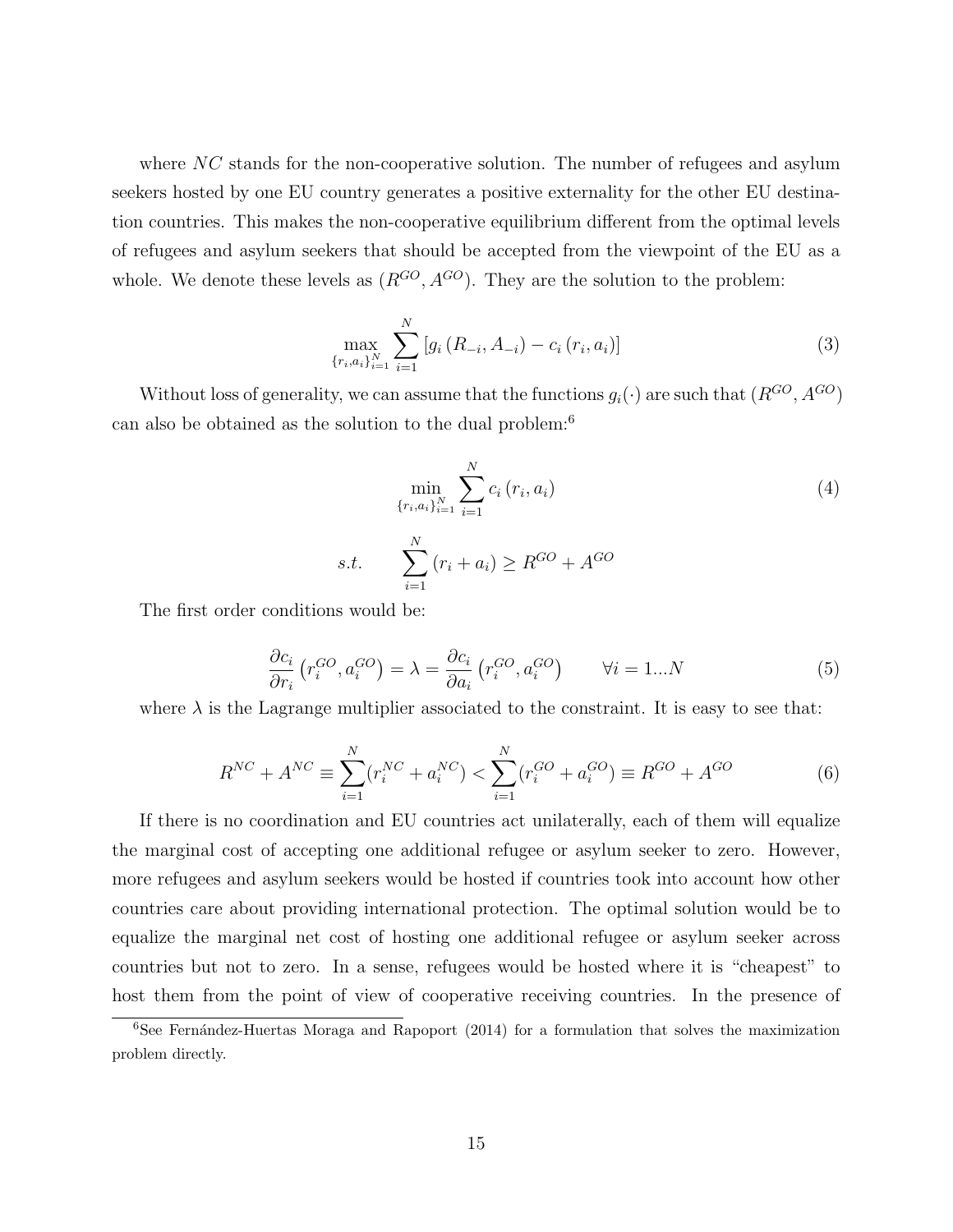cooperation, there would be no need for a "race to the bottom" in terms of each country unilaterally adopting excessively strict policies from the point of view of the EU.

This optimal solution can be replicated by creating a market for tradable refugee quotas. Suppose each country is assigned an initial quota  $q_{i0}$  that can be filled both with refugees and asylum seekers.<sup>7</sup> These quotas can be traded in a market in which the price received for accepting one additional refugee or asylum seeker into a country is denoted by p. The initial distribution of quotas must be agreed upon at the EU level and be such that:

$$
R + A = \sum_{i=1}^{N} q_{i0} \tag{7}
$$

Three points must be emphasized. First, this would be a non-traditional market in the sense that participation would be restricted, at least initially, to EU governments. Second, the market would not apply to all refugees or asylum seekers at the doors of the EU but only to a predetermined number that Member States would need to agree upon. Third, the system presupposes that the initial distribution of quotas must also be agreed upon at the EU level through some commonly accepted "burden-sharing" rules. This would certainly be a politically sensitive issue and focusing on one particular rule, such as the ones enumerated by Thielemann et al. (2010), is out of the scope of this paper. We only describe briefly below (subsection 5.1.1) some desirable properties for this initial distribution of quotas.

Then, the market would operate in the following fashion:

- Supply of visas (demand for quotas). At a given visa price (higher than their marginal cost), some countries would be willing to get paid to receive refugees in excess of their quota.
- Demand for visas (supply of quotas). At a given visa price (lower than their marginal cost), some countries would be willing to pay to receive less refugees than their quota.

A simple example with two destination countries can illustrate how this market would work. Suppose Australia and New Zealand agree on hosting a given quantity of refugees from Kiribati, denoted by the distance  $O_A - O_{NZ}$  in Figure 3. They also agree initially that Australia will host Q refugees while New Zealand will take care of the rest. Figure 3 also

<sup>7</sup>We can think of alternative formulations in which there would be one quota and one price for each of the categories: refugees and asylum seekers.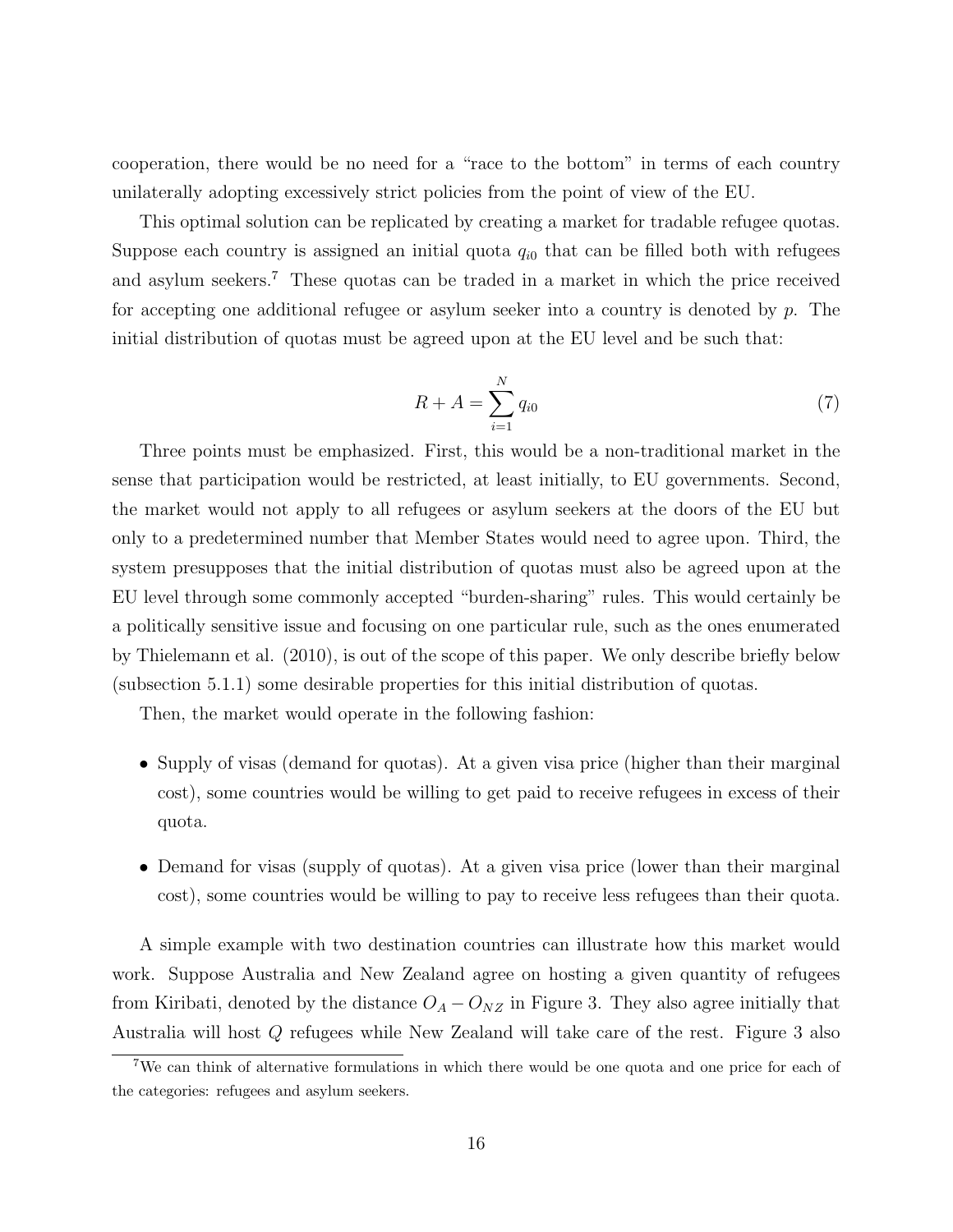depicts the marginal net perceived costs of both countries on the vertical axis, with Australia counting refugees from left to right, so that the net marginal cost increases in the number of received refugees and New Zealand counting them in the opposite direction. If a market for tradable quotas opened between both countries, they would reach an equilibrium quota price at the intersection of both marginal cost curves. At the price marked by this intersection, Australia is willing to get paid to receive more refugees than their allocated quota while New Zealand is willing to pay not to receive them.





The market will be a Pareto improvement over the non-cooperative solution as long as  $R^{NC} + A^{NC} < R + A \leq R^{GO} + A^{GO}$  (Fernández-Huertas Moraga and Rapoport, 2014). It is assumed that the cost functions are expressed in monetary units and that the market is competitive so that all countries behave as price-takers.

Individual countries would then need to solve:

$$
\min_{\{r_i, a_i\}} c_i (r_i, a_i) - p (r_i + a_i - q_{i0})
$$
\n(8)

The second term means that the cost will be just  $c_i (r_i, a_i)$  as long as the quota is filled:  $r_i+a_i = q_{i0}$ . If country i hosts more refugees and asylum seekers than its quota  $(r_i+a_i > q_{i0})$ ,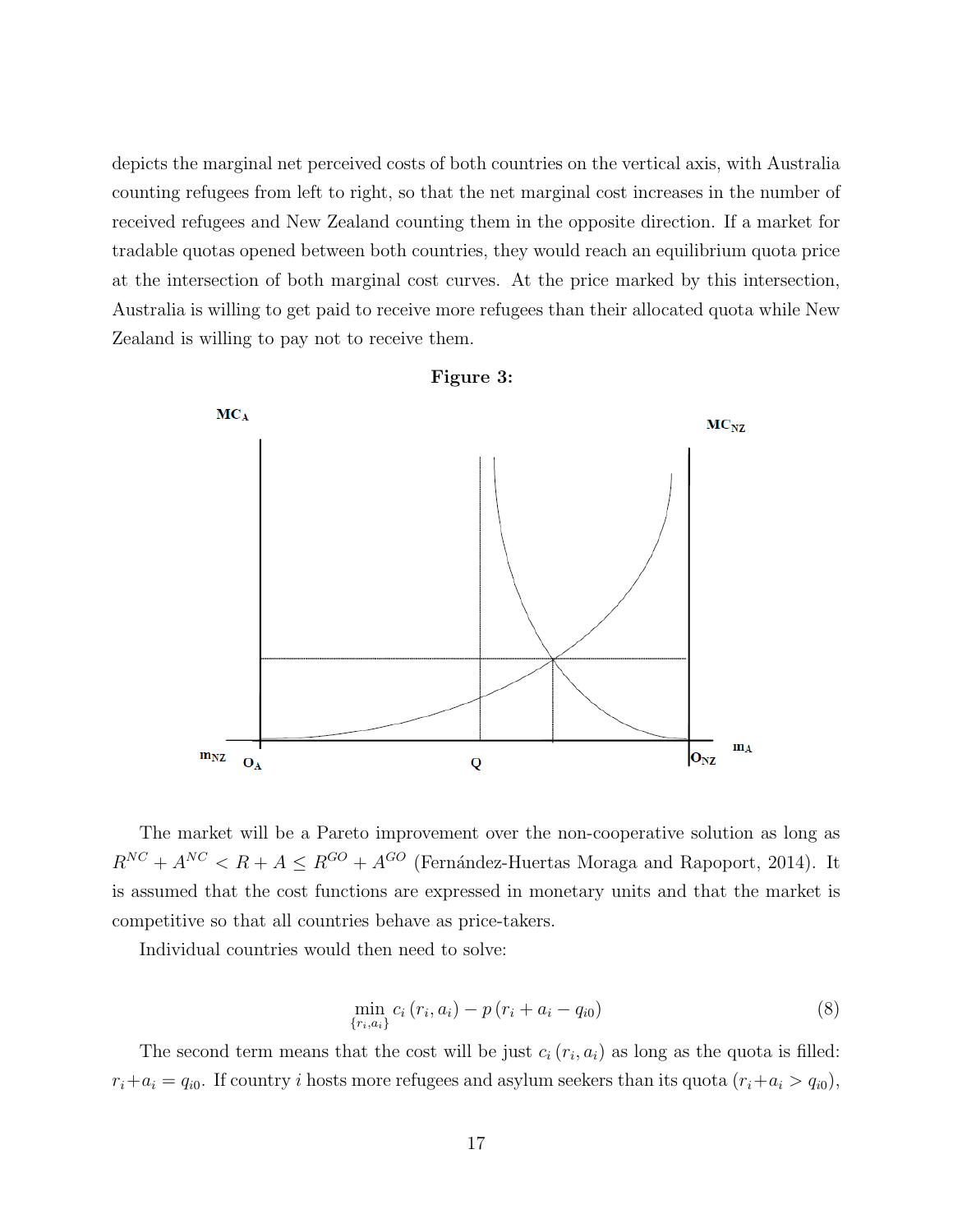then its cost will be reduced by this extra amount multiplied by the price  $p$ . If, on the contrary, it hosts less than its quota  $(r_i + a_i < q_{i0})$ , then its cost will be increased by this extra amount multiplied by the price p.

If the market is competitive, the first order conditions are:

$$
\frac{\partial c_i}{\partial r_i} \left( r_i^M, a_i^M \right) = p = \frac{\partial c_i}{\partial a_i} \left( r_i^M, a_i^M \right) \qquad \forall i = 1...N \tag{9}
$$

The marginal costs of accepting one additional refugee or one additional asylum-seeker are equalized across destinations through the market, which must clear, so that::

$$
R + A = \sum_{i=1}^{N} q_{i0} = \sum_{i=1}^{N} (r_i^M + a_i^M)
$$
\n(10)

**Proposition 1** The market solution to  $(4)$  is efficient.

The proof comes from establishing that  $p = \lambda$  (Fernández-Huertas Moraga and Rapoport, 2014).

The initial distribution of quotas does not affect the efficiency of the mechanism and it only has redistributive consequences as long as the market is competitive. As discussed in Fernández-Huertas Moraga and Rapoport (2014), this can be achieved through a computerized continuous double auction mechanism, which converges to competitive equilibrium outcomes even when there are very few buyers and sellers thanks to the Bertrand-type competition it promotes (Casella, 1999; Friedman and Ostroy, 1995).

#### 5.1.1 Taking participation constraints into account

In addition to its efficiency properties, the market can also be made individually rational for every country through the manipulation of initial quotas. Individual rationality would ensure that every country has an incentive to participate in the market, since it can achieve a better result than by staying out of it.

The general formulation of the problem in which the countries participation constraints are satisfied is:

$$
\max_{\{q_{i0}\}_{i=1}^N} \sum_{i=1}^N \left[ g_i \left( R_{-i}^M, A_{-i}^M \right) - c_i \left( r_i^M, a_i^M \right) \right] \tag{11}
$$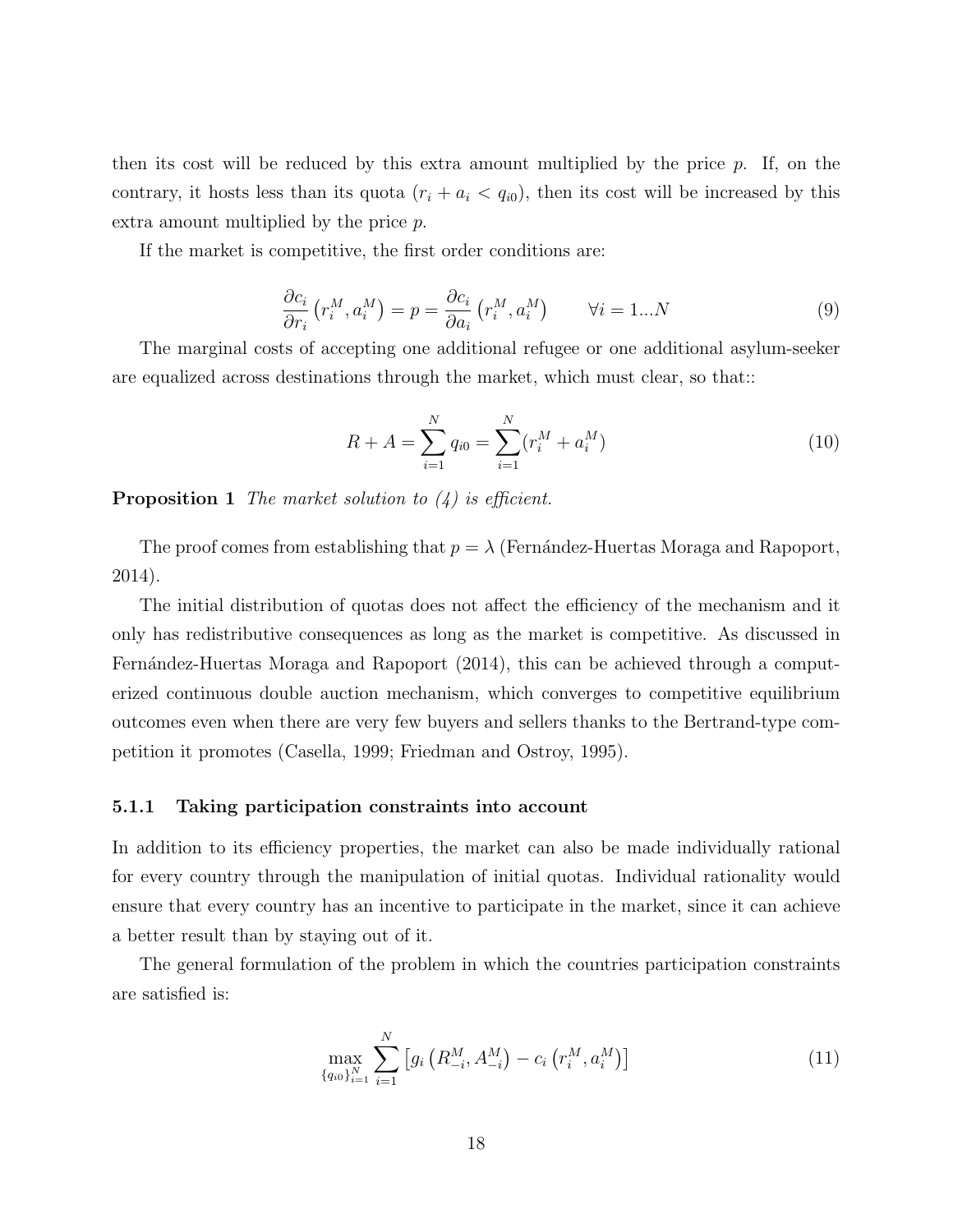$$
s.t. \sum_{i=1}^{N} q_{i0} = R + A
$$
  
\n
$$
g_i (R_{-i}^M, A_{-i}^M) - c_i (r_i^M, a_i^M) +
$$
  
\n
$$
+ p (r_i^M + a_i^M - q_{i0}) \ge g_i (R_{-i}^{NC}, A_{-i}^{NC}) - c_i (r_i^{NC}, a_i^{NC}) \qquad \forall i = 1...N
$$
  
\n
$$
(r_i^M, a_i^M) = \arg \min \{c_i (r_i, a_i) - p (r_i + a_i - q_{i0})\} \qquad \forall i = 1...N
$$

Denoting by  $q_{i0}^{PC}$  the solution to this problem, the first order conditions are:

$$
\mu - p\pi_i = 0 \qquad \forall i = 1...N
$$
  

$$
\sum_{i=1}^N q_{i0}^{PC} - R - A = 0
$$
  

$$
\pi_i[g_i(R_{-i}^M, A_{-i}^M) - c_i(r_i^M, a_i^M) + p(r_i^M + a_i^M - q_{i0}^{PC}) -
$$
  

$$
-g_i(R_{-i}^{NC}, A_{-i}^{NC}) + c_i(r_i^{NC}, a_i^{NC})] = 0 \qquad \forall i = 1...N
$$
  

$$
\pi_i \geq 0
$$

where  $\mu$  is associated to  $\sum_{i=1}^{N} q_{i0} = R + A$  and  $\pi_i$  is associated to  $g_i(R_{-i}^M, A_{-i}^M)$  –  $c_i\left(r_i^M, a_i^M\right) + p\left(r_i^M + a_i^M - q_{i0}\right) \geq g_i\left(R_{-i}^{NC}, A_{-i}^{NC}\right) - c_i\left(r_i^{NC}, a_i^{NC}\right)$ . We are using the fact that  $\frac{\partial r_j^M}{\partial q_{i0}} = \frac{\partial a_j^M}{\partial q_{i0}} = 0 = \frac{\partial p}{\partial q_{i0}} \ \forall i, j$  since the solution to the market problem does not depend on the initial allocation of quotas.

From the first set of conditions, we have:

$$
\pi_i = \frac{\mu}{p} > 0 \qquad \forall i = 1...N \tag{12}
$$

This leaves us with a rule to allocate initial quotas satisfying:

$$
g_i\left(R_{-i}^M, A_{-i}^M\right) - c_i\left(r_i^M, a_i^M\right) + p\left(r_i^M + a_i^M - q_{i0}^{PC}\right) --g_i\left(R_{-i}^{NC}, A_{-i}^{NC}\right) + c_i\left(r_i^{NC}, a_i^{NC}\right) = 0 \qquad \forall i = 1...N
$$
\n(13)

which implies: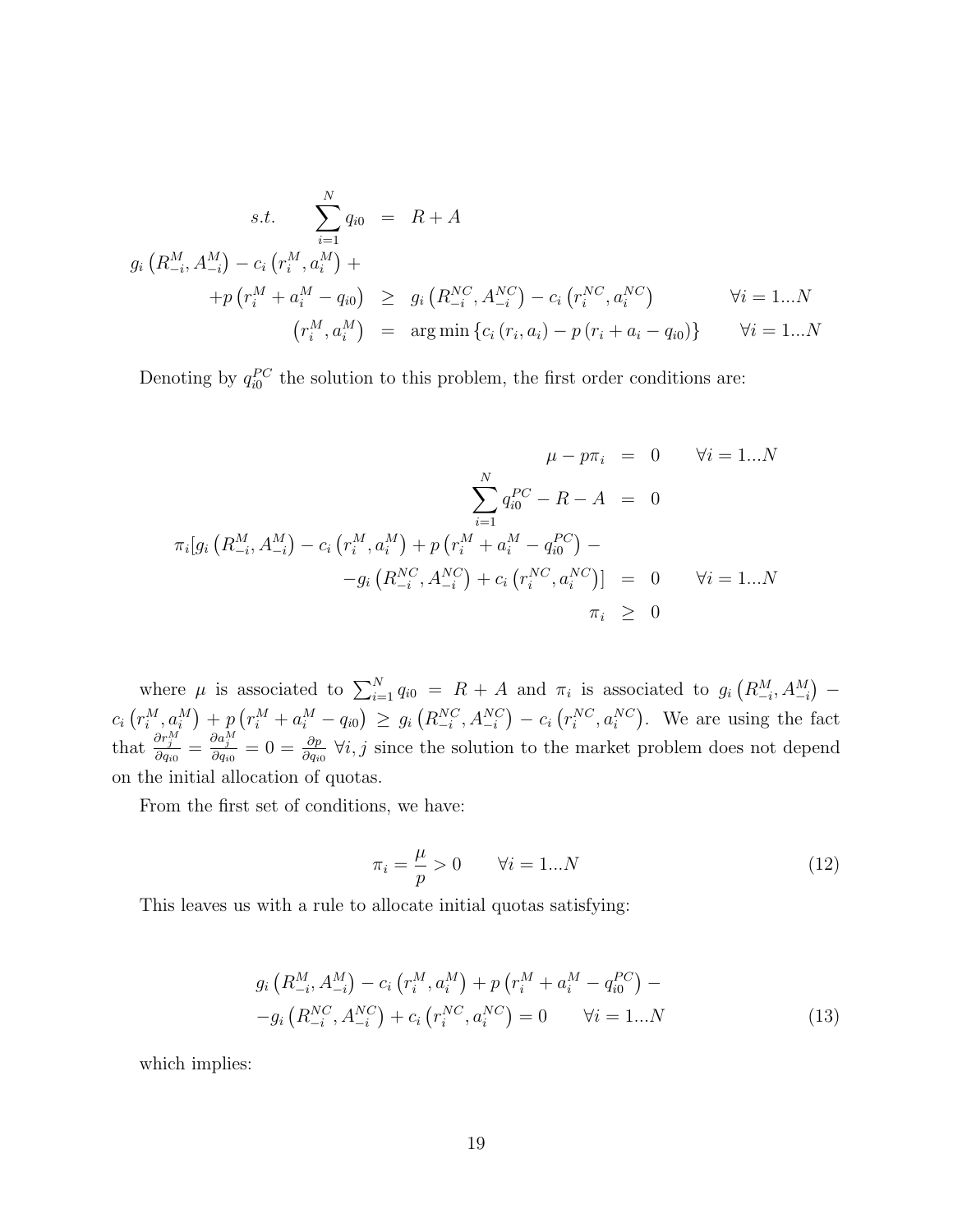$$
q_{i0}^{PC} = r_i^M + a_i^M + \frac{g_i\left(R_{-i}^M, A_{-i}^M\right) - g_i\left(R_{-i}^{NC}, A_{-i}^{NC}\right)}{p} - \frac{c_i\left(r_i^M, a_i^M\right) - c_i\left(r_i^{NC}, a_i^{NC}\right)}{p} \qquad \forall i = 1...N \qquad (14)
$$

The countries benefitting the most from the externality (higher  $g_i(R_{-i}^M, A_{-i}^M) - g_i(R_{-i}^{NC}, A_{-i}^{NC})$ ) should get higher initial quotas whereas those who deviate most from their individually optimal allocations because of the market (higher  $c_i(r_i^M, a_i^M) - c_i(r_i^{NC}, a_i^{NC})$ ) should get lower initial quotas. Of course, the equality in (14) ensures that the distribution of quotas will obtain the maximum level of total welfare for a given size of the market  $(R + A)$ . More generally, participation can be obtained with any  $q_{i0} \leq q_{i0}^{PC}$ .

It could be argued that the informational requirements for establishing such a quota are unrealistic so that countries could be unwilling to participate. However, participation constraints are even less clear in the case of signatories of the 1951 Geneva Convention or its 1967 Protocol for the protection of refugees and still 145 countries have signed the former and 146 the latter. They are less clear because they imply countries must host as many individuals as they arrive in their soil as long as they are in danger of persecution in their origin countries. As a result, the potential cost of signing the Convention is not bounded. In our model, the potential cost is bounded by the actual number of refugees and asylum seekers to which the market is applied. Hence, it looks like the externality derived from the provision of this public good is large enough for countries to be willing to enter into this type of multilateral agreements.

#### 5.2 Taking Refugees' Preferences into Account

Taking the preferences of refugees and asylum seekers into account is a straightforward task. From a theoretical point of view, the problem is analogous to assigning houses to tenants with existing rights, studied, among others, by Abdulkadiroglu and Sonmez (1999). The existing rights can either refer to the country of first asylum in the EU or to a refugee camp.

Technically, the problem is to assign indivisible items (rights for a refugee or an asylumseeker to enter a given destination country, or "visas") to agents (refugees or asylum-seekers) taking into account their preferences.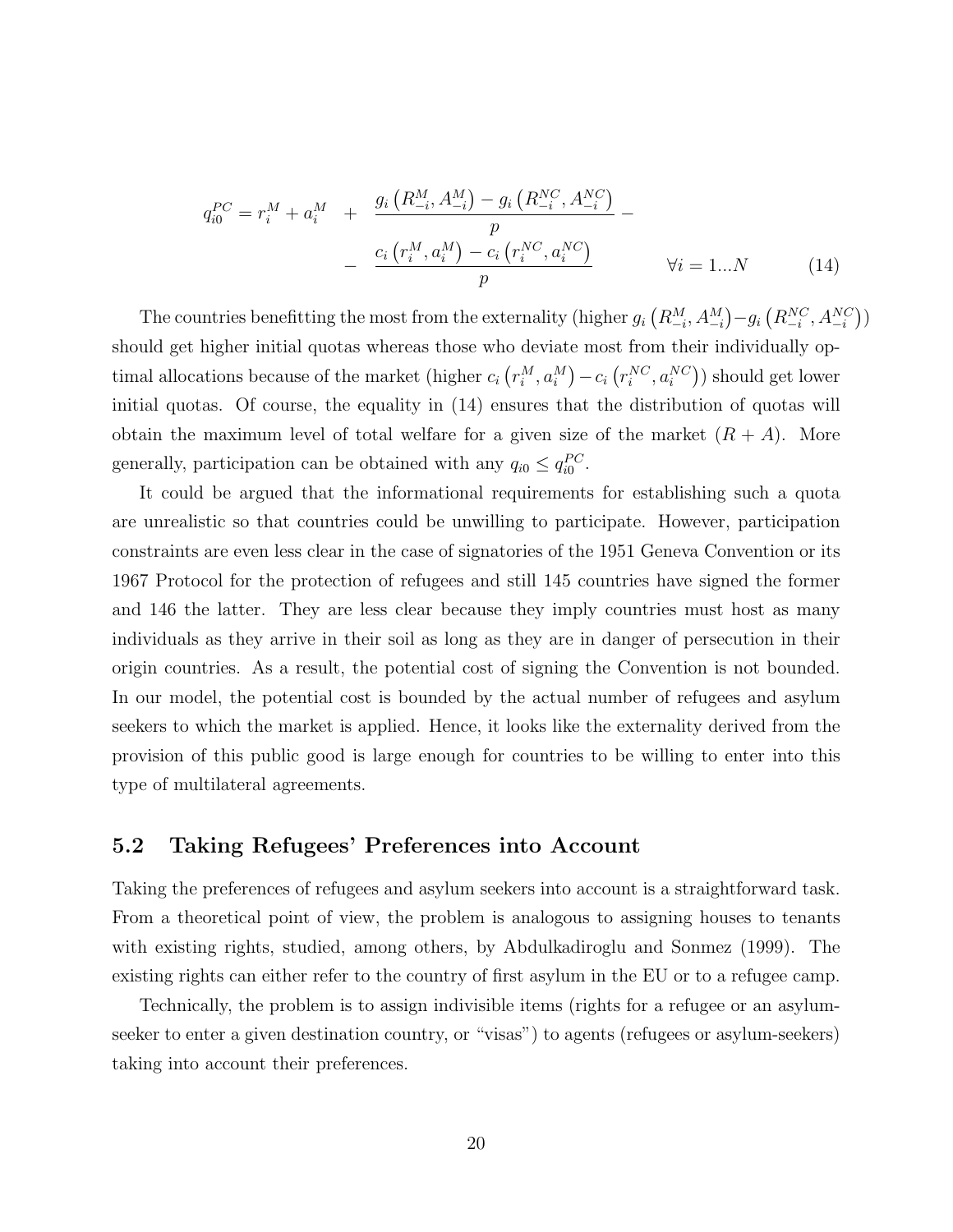The solution proposed by Abdulkadiroglu and Sonmez (1999) is the use of the top trading cycles mechanism:

- 1. Each refugee/asylum seeker ranks all potential destination countries, specifying those to which she would not want to go at all.
- 2. An ordering of refugees and asylum seekers is randomly chosen from a given distribution of orderings. A question remains whether the EU would want to prioritize refugees over asylum seekers.
- 3. For any given ranking of countries done by the refugees and ordering of refugees, the outcome is obtained using the following algorithm:
	- (a) Assign the first refugee (from the ordering obtained in step 2) her top choice, the second refugee her top choice among the remaining visas, and so on, until someone requests a visa for which the quota (resulting from the market) is filled. It is as if the first refugee with a visa in that quota is requested to exchange her visa.
	- (b) If at that point, the refugee whose visa is requested has already chosen before, then go to the second refugee in that quota. If this one has also chosen, go to the third and so on. If the quota is filled with refugees who have already chosen before, then do not disturb the procedure (there is no room for Pareto improvement). Otherwise, modify the remainder of the ordering by inserting the refugee who did not choose yet to the top of the line and go on with the procedure.
	- (c) Similarly, insert any refugee who is not already served at the top of the line once her visa (to stay in her first asylum country) is requested.
	- (d) If at any point a loop forms, it is formed exclusively by refugees with a visa each of them requesting the visa of the refugee who is next in the loop (a loop is an ordered list of refugees  $(j_1, j_2, ..., j_k)$  where refugee  $j_1$  requests the visa of refugee  $j_2$ , refugee  $j_2$  requests the visa of refugee  $j_3...$ , refugee  $j_k$  requests the visa of refugee  $j_1$ ). In such cases, remove all refugees in the loop by assigning them the visas they request and continue the procedure.

A key ingredient of this mechanism is that a refugee whose visa is requested is upgraded to the first place at the remaining of the line before her visa is allocated. As a result,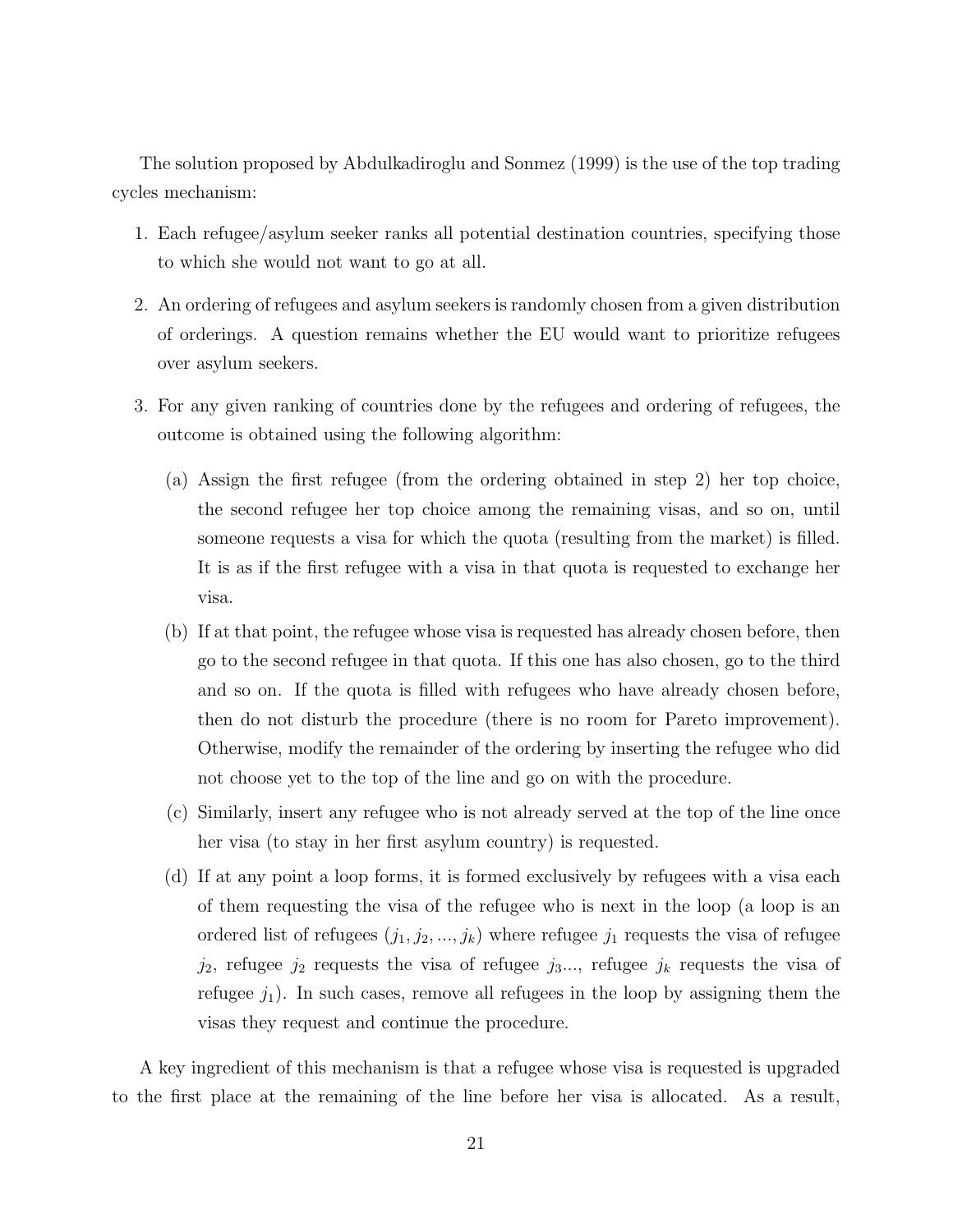the top trading cycles mechanism is individually rational, as it assures every refugee a visa that is at least as good as the possibility of staying in her first-asylum country or her refugee camp. It is also incentive compatible (no refugee has an incentive to misrepresent her preferences whatever the strategies others use<sup>8</sup>) and Pareto efficient. This is a direct application of Abdulkadiroglu and Sonmez (1999) following directly the exposition in Chen and Sonmez (2002) and substituting word by word house for visa and refugee for tenant. The relevant point for the case of refugees studied here is the possibility that the final allocation determined by the market might not be achieved.

We follow Fernández-Huertas Moraga and Rapoport (2014) to show what the central planner's problem looks like in this case:

$$
\min_{\{r_i, a_i\}_{i=1}^N} \sum_{i=1}^N c_i \left( r_i^{MM}, a_i^{MM} \right) \tag{15}
$$

s.t. 
$$
\sum_{i=1}^{N} (r_i^{MM} + a_i^{MM}) \geq R + A
$$

$$
r_i^{MM} = F_i(r_1, r_2, ..., r_N; a_1, a_2, ..., a_N) \qquad \forall i = 1...N
$$

$$
a_i^{MM} = G_i(r_1, r_2, ..., r_N; a_1, a_2, ..., a_N) \qquad \forall i = 1...N
$$

The matching mechanism is embedded in the last two lines. The sequence  ${F_i}_{i=1}^N$  of functions  $F_i : [0, R]^N \times [0, A]^N \to [0, R]$  transforms an allocation of visas  $\{r_i, a_i\}_{i=1}^N$  decided by the central planner as if countries were homogenous from the point of view of refugees and asylum seekers into an allocation of visas for refugees  $\{r_i^{MM}\}_{i=1}^N$  that does take into account refugees' preferences through the matching mechanism (denoted MM). Similarly, the sequence  ${G_i}_{i=1}^N$  of functions  $G_i: [0, R]^N \times [0, A]^N \to [0, A]$  transforms the allocation of visas  ${r_i, a_i}_{i=1}^N$  into an allocation of visas for asylum seekers  ${a_i^{MM}}_{i=1}^N$  that does take into account asylum seekers' preferences through the matching mechanism.

We can approximate both sequences by differentiable functions so that it is simple to write the first order conditions of the problem:

<sup>8</sup>This follows directly from individual rationality. Given that an individual whose visa is rejected is upgraded to the first place at the line, there is no incentive to misrepresent preferences since it can only result in a worse outcome for whoever does it.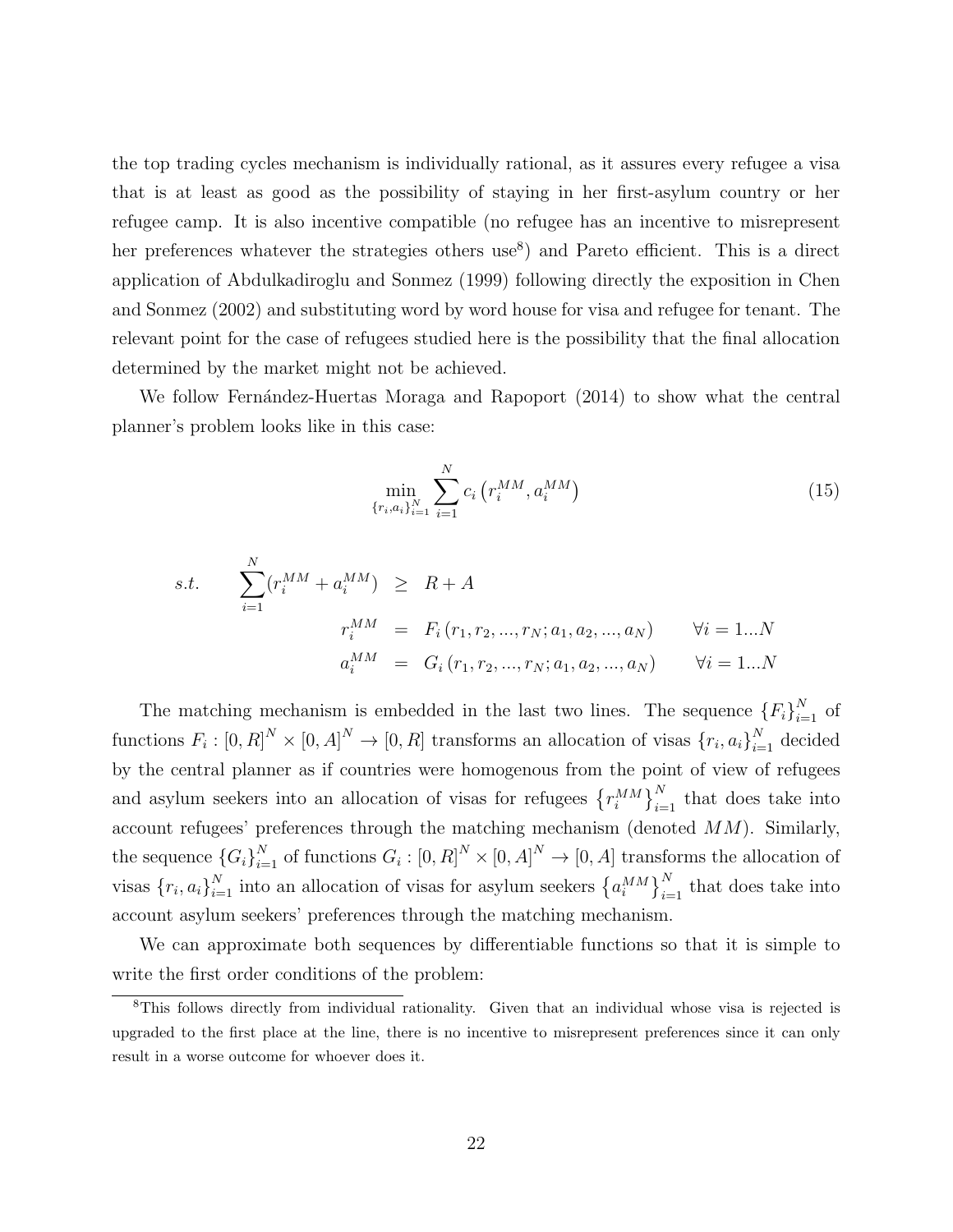$$
\sum_{j=1}^{N} \left[ \frac{\partial F_j}{\partial r_i} \left( \frac{\partial c_j}{\partial r_j} \left( r_j^{MM}, a_j^{MM} \right) - \lambda \right) + \frac{\partial G_j}{\partial r_i} \left( \frac{\partial c_j}{\partial a_j} \left( r_j^{MM}, a_j^{MM} \right) - \lambda \right) \right] = 0 \qquad \forall i = 1...N \ (16)
$$
  

$$
\sum_{j=1}^{N} \left[ \frac{\partial F_j}{\partial a_i} \left( \frac{\partial c_j}{\partial r_j} \left( r_j^{MM}, a_j^{MM} \right) - \lambda \right) + \frac{\partial G_j}{\partial a_i} \left( \frac{\partial c_j}{\partial a_j} \left( r_j^{MM}, a_j^{MM} \right) - \lambda \right) \right] = 0 \qquad \forall i = 1...N \ (17)
$$

where  $\lambda$  is the multiplier associated with the first constraint.

The equalization of marginal costs across countries is just one possible solution. In particular, it will be the solution whenever the matching mechanism does not distort the planner's allocation.

The TRQ's problem can be formulated as follows:

$$
\min_{r_i, a_i} c_i \left( r_i^{MM}, a_i^{MM} \right) - p \left( r_i + a_i - q_{i0} \right) + p \left( r_i + a_i - r_i^{MM} - a_i^{MM} \right) \tag{18}
$$

s.t. 
$$
r_i^{MM} = F_i(r_1, r_2, ..., r_N; a_1, a_2, ..., a_N)
$$
  
 $a_i^{MM} = G_i(r_1, r_2, ..., r_N; a_1, a_2, ..., a_N)$ 

The term  $p(r_i + a_i - r_i^{MM} - a_i^{MM})$  is a penalty unattractive countries would have to pay for not being able to attract as many refugees and asylum seekers through the matching mechanism as they would bid for in the market. In equilibrium, the penalty would always be zero but it is needed so that countries do not have incentives to become unattractive from the point of view of refugees and asylum seekers. In practice, the EU could be in charge of collecting this penalty in case of some off-equilibrium behavior.

The objective function can be simplified to  $c_i(r_i^{MM}, a_i^{MM}) - p(r_i^{MM} + a_i^{MM} - q_{i0})$ . It is then easy to write the first order conditions of the problem:

$$
\frac{\partial F_i}{\partial r_i} \left( \frac{\partial c_i}{\partial r_i} \left( r_i^{MM}, a_i^{MM} \right) - p \right) + \frac{\partial G_i}{\partial r_i} \left( \frac{\partial c_i}{\partial a_i} \left( r_i^{MM}, a_i^{MM} \right) - p \right) = 0 \tag{19}
$$

$$
\frac{\partial F_i}{\partial a_i} \left( \frac{\partial c_i}{\partial r_i} \left( r_i^{MM}, a_i^{MM} \right) - p \right) + \frac{\partial G_i}{\partial a_i} \left( \frac{\partial c_i}{\partial a_i} \left( r_i^{MM}, a_i^{MM} \right) - p \right) = 0 \tag{20}
$$

The following proposition holds: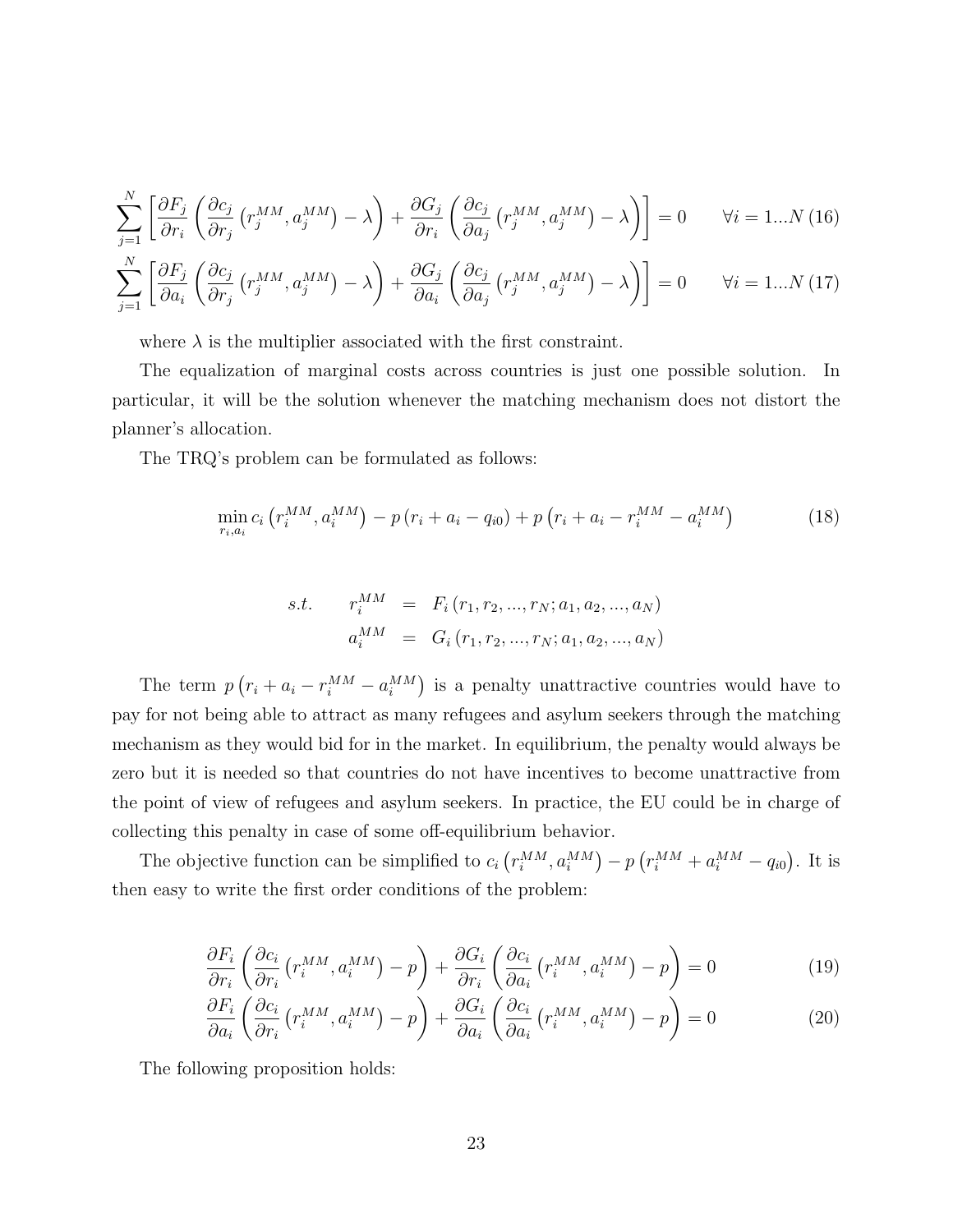**Proposition 2** Let  $(18)$  represent the structure of the problem solved by country i participating in a market for tradable refugee quotas. In particular, the setup of the market is such that country i pays (is compensated) for the actual number of refugees and asylum seekers received  $r_i^{MM} + a_i^{MM}$  rather than by the number bid in the market  $r_i + a_i$ , so that  $p(r_i + a_i - r_i^{MM} - a_i^{MM})$  can be considered as a penalty associated to the outcome of the matching mechanism, denoted by  $r_i^{MM} = F_i(r_1, r_2, ..., r_N; a_1, a_2, ..., a_N)$  and  $a_i^{MM} =$  $G_i(r_1, r_2, ..., r_N; a_1, a_2, ..., a_N).$ 

Under this definition of a market for tradable refugee quotas, at least one of the market solutions to  $(15)$  is efficient, specifically marginal cost equalization across countries.

Again, the proof follows simply from showing  $p = \lambda$  (Fernández-Huertas Moraga and Rapoport, 2014).

It turns out that the addition of the matching mechanism to the market for TRQs described in the previous section does not alter its efficiency properties as long as it is properly designed. If participating countries were compensated on the basis of the number of refugees and asylum seekers they bid for in the market, they would have an incentive to bid for a large quota and later on discourage refugees and asylum seekers from going there. This way, they would be compensated by the market in addition to not actually incurring the cost of hosting the refugees and asylum seekers, who would use the matching mechanism not to go to an undesirable destination. In order to prevent this perverse incentive from happening, the solution is to make countries be compensated on the actual numbers of refugees and asylum seekers they host rather than on those they bid for.

This amounts to forcing destination countries to pay the market price for the unfilled part of their quotas. This is a penalty unattractive countries would have to pay for not being able to attract as many refugees and asylum seekers through the matching mechanism as they would bid for in the market. In equilibrium, the penalty would always be zero but it is needed so that countries do not have incentives to become unattractive from the point of view of refugees and asylum seekers. In practice, the EU could be in charge of collecting this penalty in case of some off-equilibrium behavior.

In terms of enforcement, the penalty would generate incentives for countries to abide by their agreements and actually host the number of refugees they accept to host. Of course, collecting the penalty would be an additional enforcement issue but we do not think it different from the enforcement problems associated with the collection of other payments at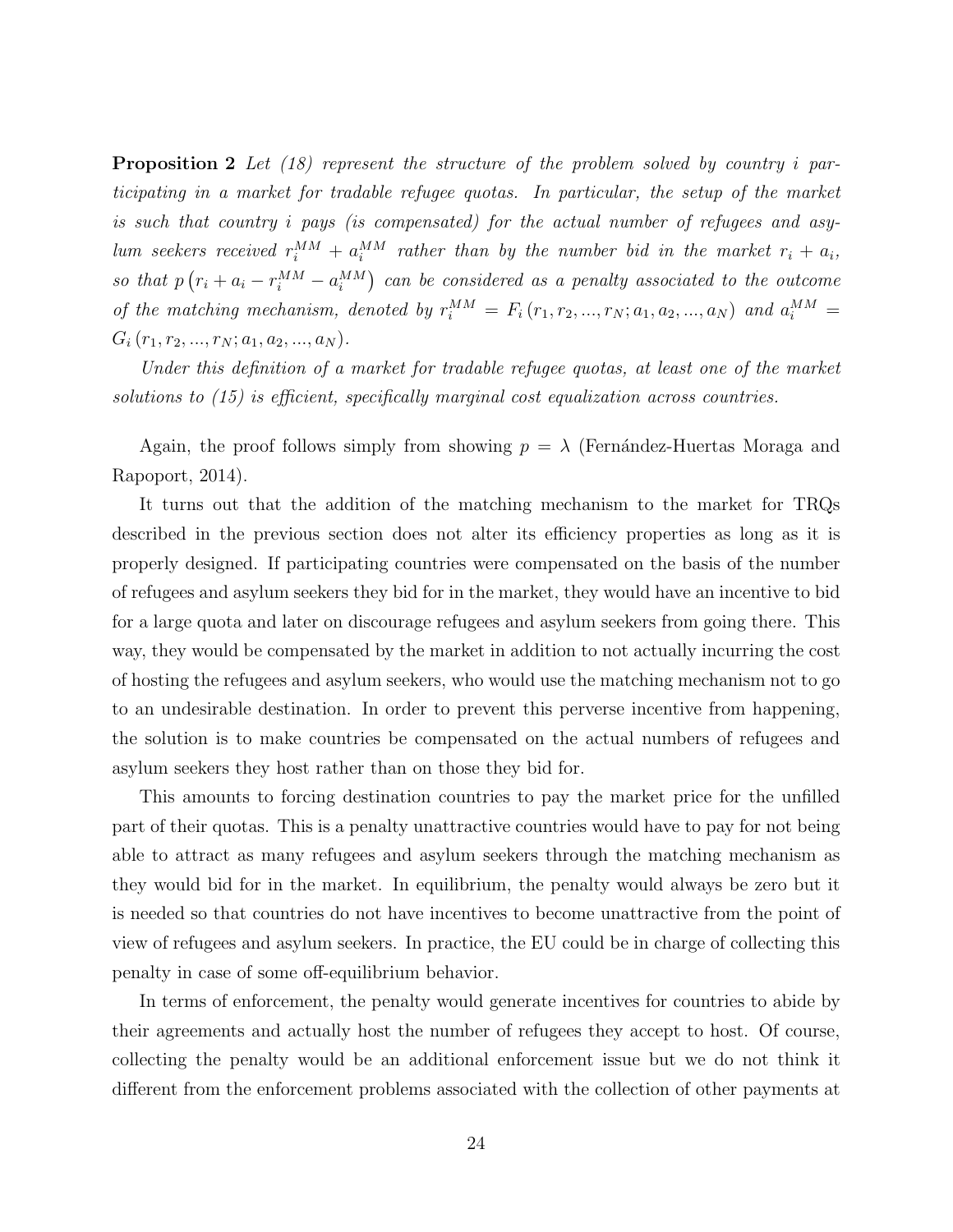the EU level, whose discussion is out of the scope of this paper.

#### 5.3 Taking Countries' Preferences into Account

Not only do refugees and asylum seekers have preferences over the countries to which they can go, but receiving countries also have preferences both between hosting refugees or asylum seekers and possibly about the type (nationality, skill level, etc.) of refugee or asylum seeker they will be hosting as well.

Satisfying these preferences can make hosting refugees and asylum seekers more attractive for host countries. Either the market could be expanded or the same market size could achieve a more cost-effective allocation.

There are at least two ways to introduce countries' preferences into the model. The first and less interesting one would imply creating one market for each type of refugee and asylum seeker there is. For example, if countries only had preferences between refugees and asylum seekers, the EU would just need to create a market for refugee quotas and a market for asylum seekers' quotas.

A second possibility, which we followed in the previous section, is to group refugees and asylum seekers into the same market even if they are heterogeneous. Suppose there are many different types of refugees or asylum seekers over which countries can have preferences in terms of, for example, their nationality or their skill level. We index these different types by k and redefine the total cost function as  $c_i(r_i, a_i)$  where  $r_i$  and  $a_i$  are vectors of K elements (types). We assume that the cost function is convex in each of the elements of the vectors and such that the global optimal solution implies higher levels of refugees and asylum seekers than the non-cooperative solution. This way we can use total cost minimization as an alternative to utility maximization. The total minimum cost problem would then be:

$$
\min_{\left\{\left\{r_i^k, a_i^k\right\}_{k=1}^K\right\}_{i=1}^N} \sum_{i=1}^N c_i \left(\mathbf{r}_i^{MM}, \mathbf{a}_i^{MM}\right) \tag{21}
$$

s.t. 
$$
R + A \leq \sum_{i=1}^{N} \sum_{k=1}^{K} (r_i^{k,MM} + a_i^{k,MM})
$$
  
\n $r_i^{k,MM} = F_i^k(\mathbf{r}_1, \mathbf{r}_2, ..., \mathbf{r}_N; \mathbf{a}_1, \mathbf{a}_2, ..., \mathbf{a}_N)$   $\forall i = 1...N; \forall k = 1...K$   
\n $a_i^{k,MM} = G_i^k(\mathbf{r}_1, \mathbf{r}_2, ..., \mathbf{r}_N; \mathbf{a}_1, \mathbf{a}_2, ..., \mathbf{a}_N)$   $\forall i = 1...N; \forall k = 1...K$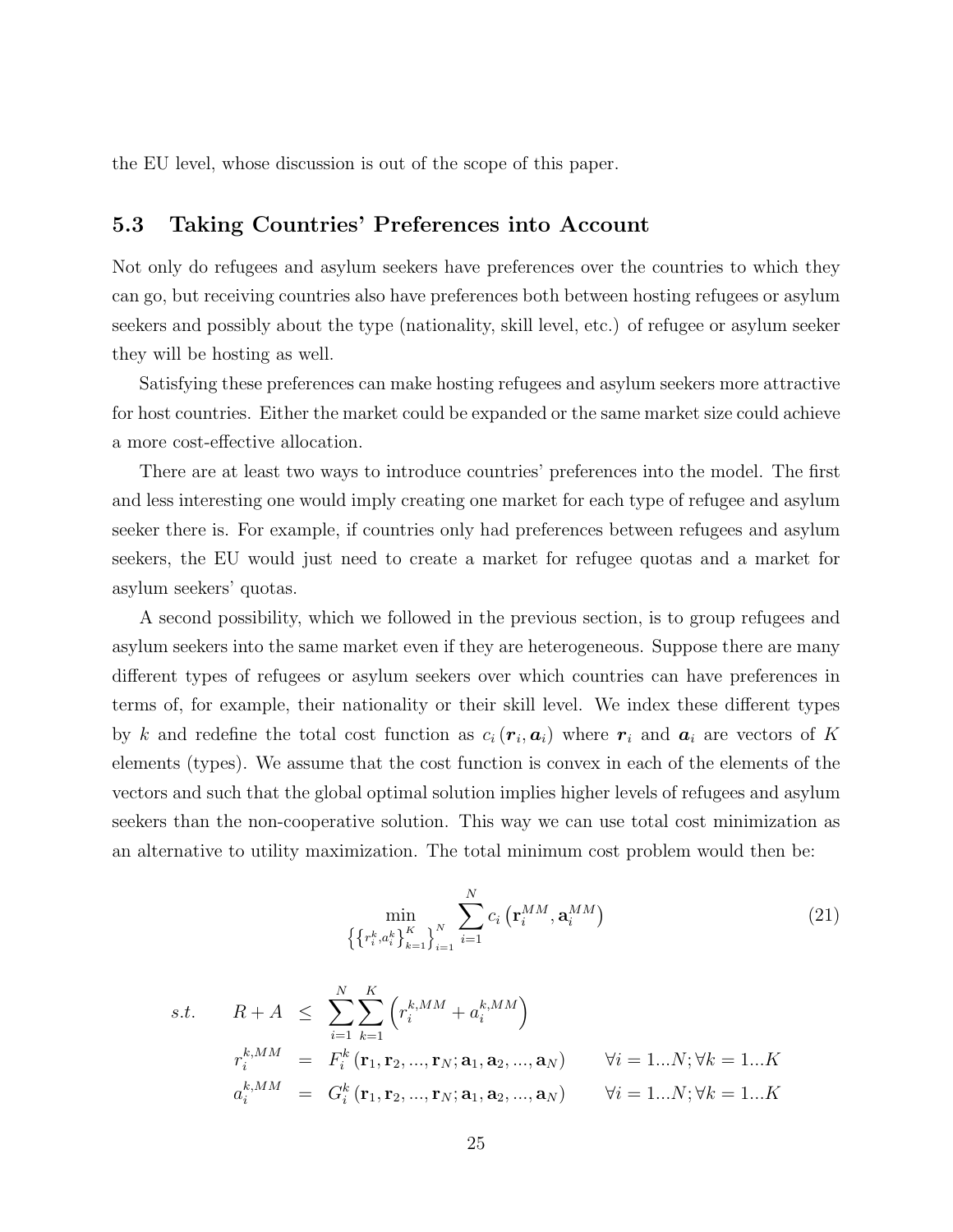For the solution, we would have  $N \times K \times 2$  first order conditions:

$$
\sum_{j=1}^{N} \sum_{l=1}^{K} \left[ \frac{\partial F_{j}^{l}}{\partial r_{i}^{k}} \left( \frac{\partial c_{j}}{\partial r_{j}^{l}} - \lambda \right) + \frac{\partial G_{j}^{l}}{\partial r_{i}^{k}} \left( \frac{\partial c_{j}}{\partial a_{j}^{l}} - \lambda \right) \right] = 0 \qquad \forall i = 1...N; \forall k = 1...K \qquad (22)
$$

$$
\sum_{j=1}^{N} \sum_{l=1}^{K} \left[ \frac{\partial F_{j}^{l}}{\partial a_{i}^{k}} \left( \frac{\partial c_{j}}{\partial r_{j}^{l}} - \lambda \right) + \frac{\partial G_{j}^{l}}{\partial a_{i}^{k}} \left( \frac{\partial c_{j}}{\partial a_{j}^{l}} - \lambda \right) \right] = 0 \qquad \forall i = 1...N; \forall k = 1...K \qquad (23)
$$

Still, marginal cost equalization across migrant types and across countries remains a solution to the problem in cases where the matching mechanism does not affect the market outcome.

If the EU sets up a market for tradable refugee quotas in which both countries and refugees and asylum seekers can express their preferences over each other, the formulation of the problem for an individual country would be:

$$
\min_{\left\{r_i^k, a_i^k\right\}_{k=1}^K} c_i \left(\mathbf{r}_i^{MM}, \mathbf{a}_i^{MM}\right) - p \sum_{k=1}^K \left(r_i^k + a_i^k - q_{i0}\right) + p \sum_{k=1}^K \left(r_i^k + a_i^k - r_i^{k, MM} - a_i^{k, MM}\right) \tag{24}
$$

s.t. 
$$
r_i^{k,MM} = F_i^k(\mathbf{r}_1, \mathbf{r}_2, ..., \mathbf{r}_N; \mathbf{a}_1, \mathbf{a}_2, ..., \mathbf{a}_N)
$$
  $\forall k = 1...K$   
 $a_i^{k,MM} = G_i^k(\mathbf{r}_1, \mathbf{r}_2, ..., \mathbf{r}_N; \mathbf{a}_1, \mathbf{a}_2, ..., \mathbf{a}_N)$   $\forall k = 1...K$ 

The first order conditions associated with this problem are:

$$
\sum_{l=1}^{K} \left[ \frac{\partial F_i^l}{\partial r_i^k} \left( \frac{\partial c_i}{\partial r_i^l} - p \right) + \frac{\partial G_i^l}{\partial r_i^k} \left( \frac{\partial c_i}{\partial a_i^l} - p \right) \right] = 0 \qquad \forall k = 1...K
$$
\n(25)

$$
\sum_{l=1}^{K} \left[ \frac{\partial F_i^l}{\partial a_i^k} \left( \frac{\partial c_i}{\partial r_i^l} - p \right) + \frac{\partial G_i^l}{\partial a_i^k} \left( \frac{\partial c_i}{\partial a_i^l} - p \right) \right] = 0 \qquad \forall k = 1...K
$$
 (26)

The following proposition can be established:

**Proposition 3** Let  $(24)$  represent the structure of the problem solved by country i participating in a market for tradable refugee quotas. In particular, the setup of the market is such that country i pays (is compensated) for the actual number of refugees and asylum seekers received  $\sum_{k=1}^{K} \left( r_i^{k,MM} + a_i^{k,MM} \right)$ ) rather than by the number bid in the market  $\sum_{k=1}^{K} (r_i^k + a_i^k)$ ,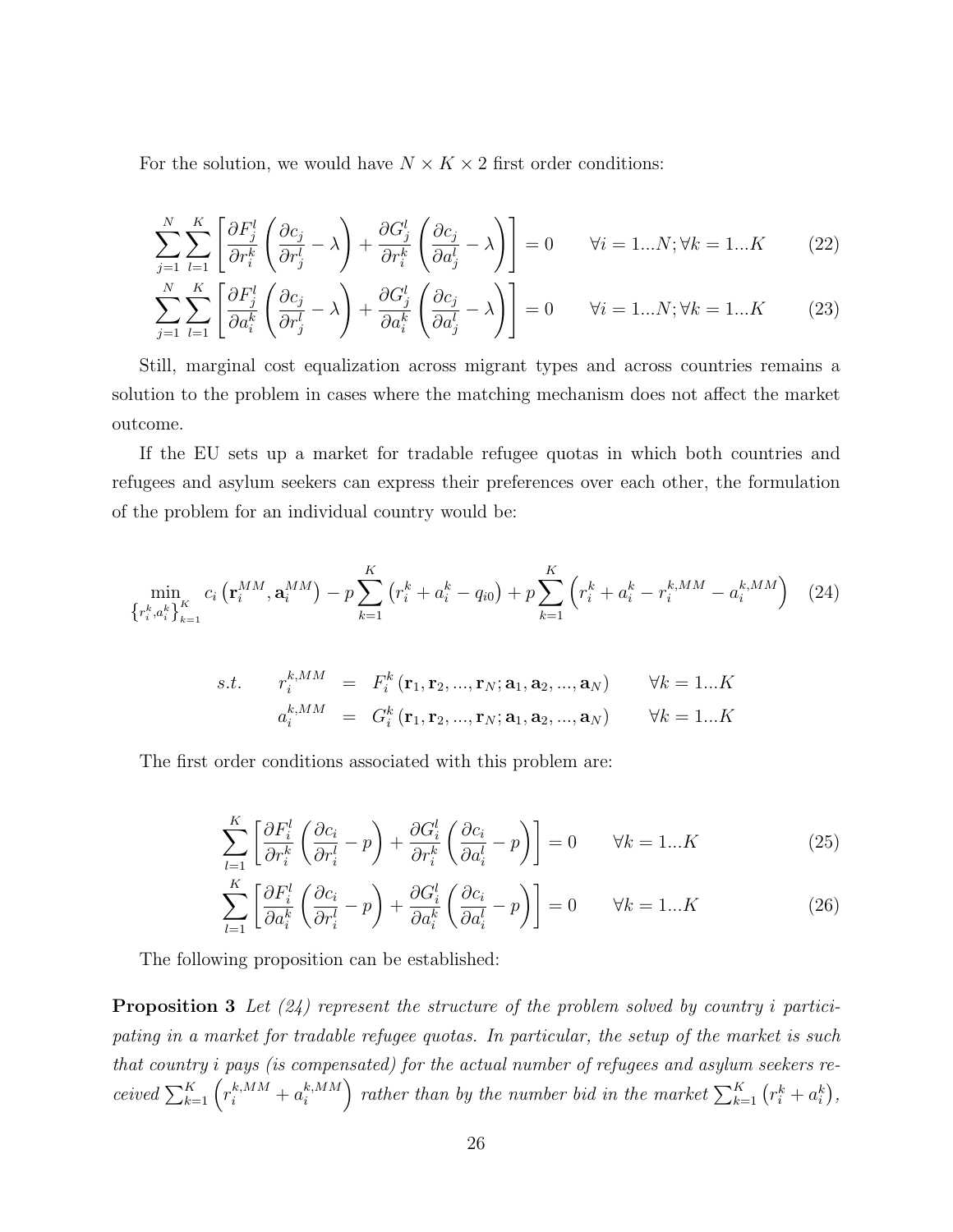so that  $\sum_{k=1}^{K} \left( r_i^k + a_i^k - r_i^{k,MM} - a_i^{k,MM} \right)$ . can be considered as a penalty associated to the outcomes of the matching mechanism.

Under this definition of a market for tradable refugee quotas, at least one of the market solutions to (21) is efficient, specifically marginal cost equalization across countries and types.

Once more, the proof follows directly from showing  $p = \lambda$  (Fernández-Huertas Moraga and Rapoport, 2014).

Adding a matching mechanism that assigns both destinations to their preferred refugees and refugees to their preferred destinations to the market for TRQs has no effect on the efficiency properties of the market. Marginal cost equalization across migrant types and across countries would still be optimal.

The choice of the appropriate matching mechanism is a different issue. In this case, the preference over one particular mechanism is not that clear. The problem is similar to the allocation of students to colleges (Gale and Shapley, 1962; Roth 1985) although the market and the penalty make it a bit different. Still, Fernandez-Huertas Moraga and Rapoport (2014) establish the impossibility of having a stable Pareto-efficient matching mechanism in which countries (colleges) reveal their preferences truthfully over the type of refugees (students) they want, following Roth's (1985) result for the college admissions problem.<sup>9</sup>

Among the many possible matching mechanisms that would be compatible with the market for tradable refugee quotas, we follow Fernández-Huertas Moraga and Rapoport (2014) in arguing for the country-proposing deferred acceptance mechanism, on the basis that it is less manipulable than the refugee-proposing one, as defined by Pathak and Sonmez (2013).

The way the mechanism works is by countries submitting their preferences over refugees and asylum seekers first. Refugees and asylum seekers accept their most preferred visa among the countries willing to accept them and reject the unacceptable ones (countries where they would not want to go). Rejected countries would then offer visas again to their preferred refugees and asylum seekers among those who had not rejected them yet. Refugees and asylum seekers with several visa offers would then hold to their most preferred one and reject their unacceptable ones. The process would repeat until no country would have visas left to offer.

<sup>9</sup>Azevedo and Budish (2013) argue that manipulation incentives disappear in deferred acceptance mechanisms as the market grows, though.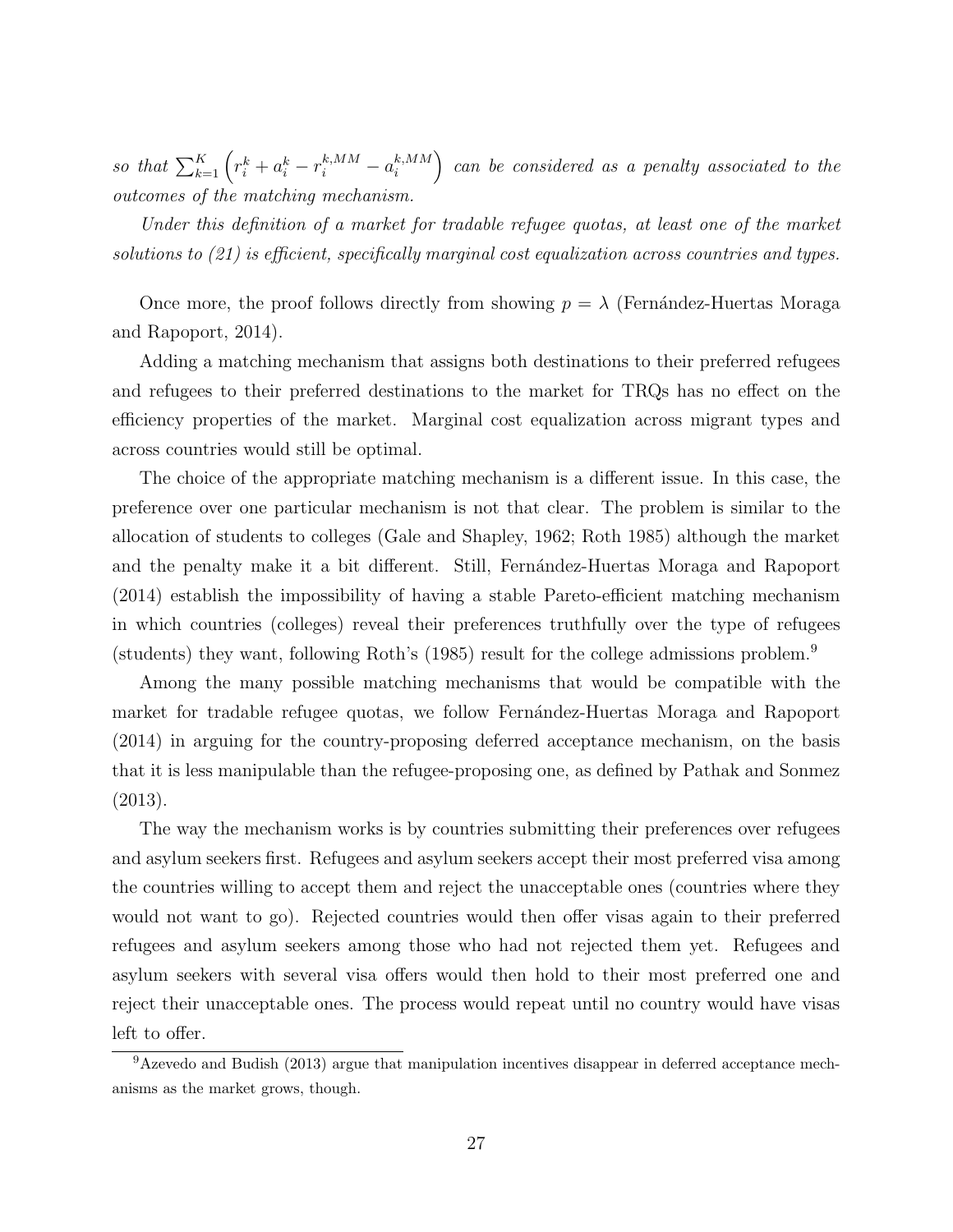Even though this mechanism attains the most preferred stable matching for countries,<sup>10</sup> taking into account countries preferences could introduce a trade-off. On the one hand, cost-efficiency is increased (Fernández-Huertas Moraga and Rapoport, 2014). On the other hand, the matching mechanism can generate some additional uncertainty over its outcome. However, it must be noted that the first effect can be proved while the second would be an empirical question.

### 6 The Malta Example

This section makes use of a pilot program by the European Union that aimed to implement the principle of solidarity and burden sharing in the context of refugee and asylum policy. Particularly, a European Council Conclusion initiated the EUREMA (European Relocation from Malta) program in 2009 at the initiative of Commissioner Barnier in order to alleviate the disproportionate burden accruing to the Island of Malta. In fact, Malta was under great pressure regarding the large influx of refugees and other asylum seekers in 2009, as well as in 2011 and 2012. The European Asylum Support Office (EASO), whose main objective is to coordinate Member States policies in view of the development of the Common European Asylum System, was inaugurated in Malta in 2011 as a response to these developments and with the objective of evaluating the EUREMA program. EASO (2013) states that:

The Maltese Office of the Refugee Commissioner received a total of 2,114 applications for international protection in 2012 (...). 86.3 % of applications received by the Office of the Refugee Commissioner in 2012, as in previous years, were lodged by third country nationals (TCNs) who entered Malta irregularly by sea. In view of the significant pressures facing Malta, and following an inter-Ministerial pledging conference organised by the European Commission in May 2011, relocation of protected persons from Malta to other Member States took place during 2012 (...). Relocation activities were organised either as part of the EU pilot project on Intra-EU relocation (EUREMA), or through bilateral projects.

EUREMAs success in 2009 led to the extension of the program in 2011 (EUREMA II). EASO divides EUREMA into Phase I, initiated in 2009 and ultimate relocation in 2011, and

 $10$ Azevedo and Leshno (2013) show that it would also be the preferred mechanism for refugees and asylum seekers with a large number of participants.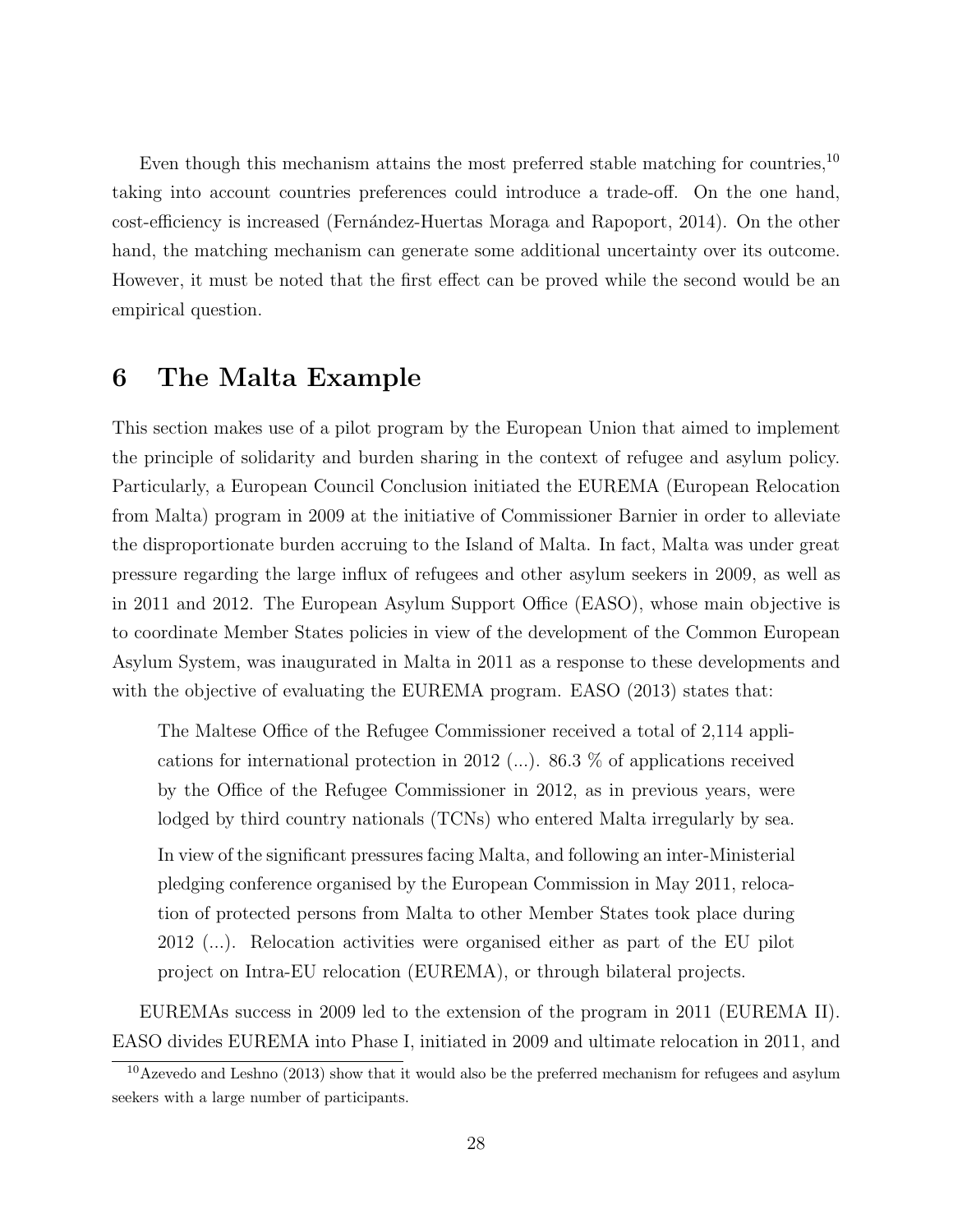Phase II, brought to life in 2011 and relocation partly still in process. Tables 2 and 3 show the participating Member States, the pledges, and the final distribution of asylum seekers.

| <b>Member State</b>   | <b>Places</b><br>pledged | <b>Number</b><br>relocated |  |
|-----------------------|--------------------------|----------------------------|--|
| France                | 90                       | 95                         |  |
| Germany               | 100                      | 102                        |  |
| Hungary               | $8 - 10$                 | 0                          |  |
| Luxembourg            | 6                        | 6                          |  |
| Poland                | 6                        | 0                          |  |
| Portugal              | 6                        | 6                          |  |
| Romania               | 7                        | 0                          |  |
| Slovakia              | 10                       | 0                          |  |
| Slovenia              | 10                       | 8                          |  |
| <b>United Kingdom</b> | 10                       | 10                         |  |
| Total                 | 253-5                    | 227                        |  |

Table 2:

Source: EASO (2012)

In Phase I, Germany and France relocated most of the immigrants: 197 out of 227, even more than they had pledged initially. In contrast, other countries eventually did not commit to the number of relocations they had pledged at the beginning. In Phase II only 217 out of 306 pledged allocations had effectively taken place by January 2013.

Table 3 shows that participation extended to more countries in this second phase, although this was achieved by allowing some of the new participating countries to sign their own bilateral agreements to relocate refugees and asylum seekers.

The relevance of the EUREMA program for this study is three-fold. First, it sets the context for possible applications of the matching model proposed above. Second, the program applies a simplified matching procedure between Member States and asylum seekers and thus uncovers possible shortcomings and challenges faced by Member States and administrators.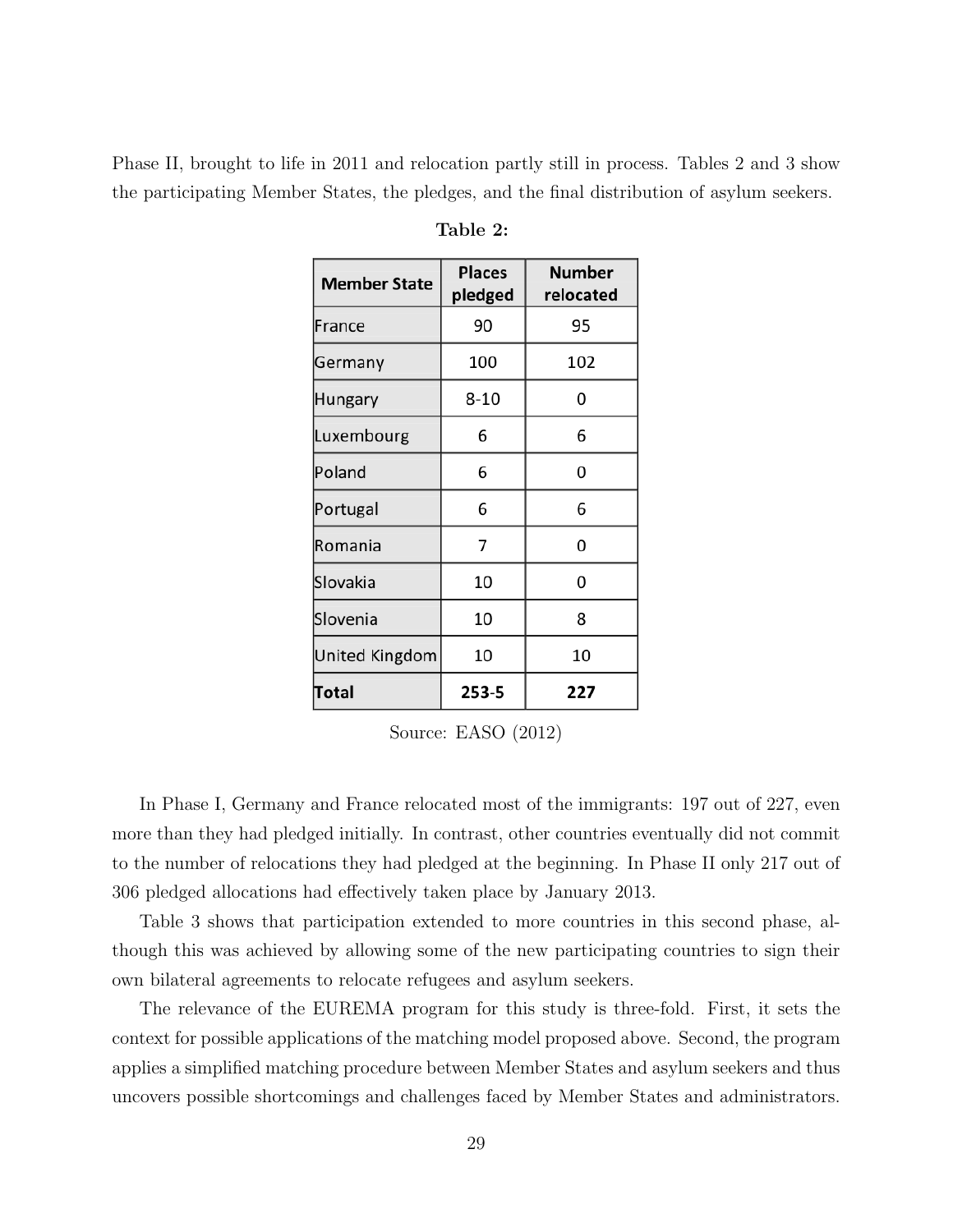| Table 3: |  |
|----------|--|
|----------|--|

| Member State/Schengen<br><b>Associated State</b> | Number of relocation<br>places pledged<br>$(2011 - 2012)$ | Number of beneficiaries<br>relocated<br>(as at 23 January 2013) $(74)$ | Bilateral/EU funded<br>project |
|--------------------------------------------------|-----------------------------------------------------------|------------------------------------------------------------------------|--------------------------------|
| Germany                                          | 150                                                       | 153 <sup>(75)</sup>                                                    | Bilateral                      |
| Poland                                           | 50                                                        | 6(76)                                                                  | EU-funded Project              |
| Spain                                            | 25                                                        |                                                                        | Bilateral                      |
| The Netherlands                                  | 20                                                        | 20(77)                                                                 | Bilateral                      |
| Denmark                                          | 10                                                        | 10(78)                                                                 | Bilateral                      |
| Romania                                          | 10                                                        |                                                                        | EU-funded project              |
| Slovakia                                         | 10                                                        |                                                                        | EU-funded project              |
| Hungary                                          | 5                                                         |                                                                        | EU-funded project              |
| Ireland                                          | 10                                                        | $20(^{79})$                                                            | Bilateral                      |
| Lithuania                                        | 6                                                         | $4^{(80)}$                                                             | EU-funded project              |
| Portugal                                         | 6                                                         | 4 <sup>(81)</sup>                                                      | EU-funded project              |
| Bulgaria                                         | 4                                                         |                                                                        | EU-funded project              |
| Total                                            | 306                                                       | 217                                                                    |                                |

Table 3: Intra-EU relocation from Malta by EU Member States: number of pledges in 2011-2012 and actual relocations by January 2013

Source: EASO (2013)

Third, it reveals how the proposed matching technique can deal with problems that occur if the relocation is uncoordinated and at which points it is more efficient.

For this purpose, the lessons learned from the EUREMA pilot are of major importance. EASO (2012) analyzes the results in a fact-finding exercise and describes participation, matching procedure, and feedback of the Member States.

Participation in EUREMA was voluntary and, still, 12 EU countries agreed to participate at some point since 2009, when the need of some measure to assist Malta was first brought to the attention of the European Commission. The benefit for participating countries consisted of funding for relocation activities as well as access to the expertise from the designers of the EUREMA framework. This level of participation would be a good sign for a similar pilot experience with a system of tradable refugee quotas like the one presented above.

In addition to the 12 European Member States participating through EUREMA, Phase II also allowed individual countries, both Member States or Associated Countries such as Switzerland, to reach bilateral agreements with Malta for the relocation of refugees or asylum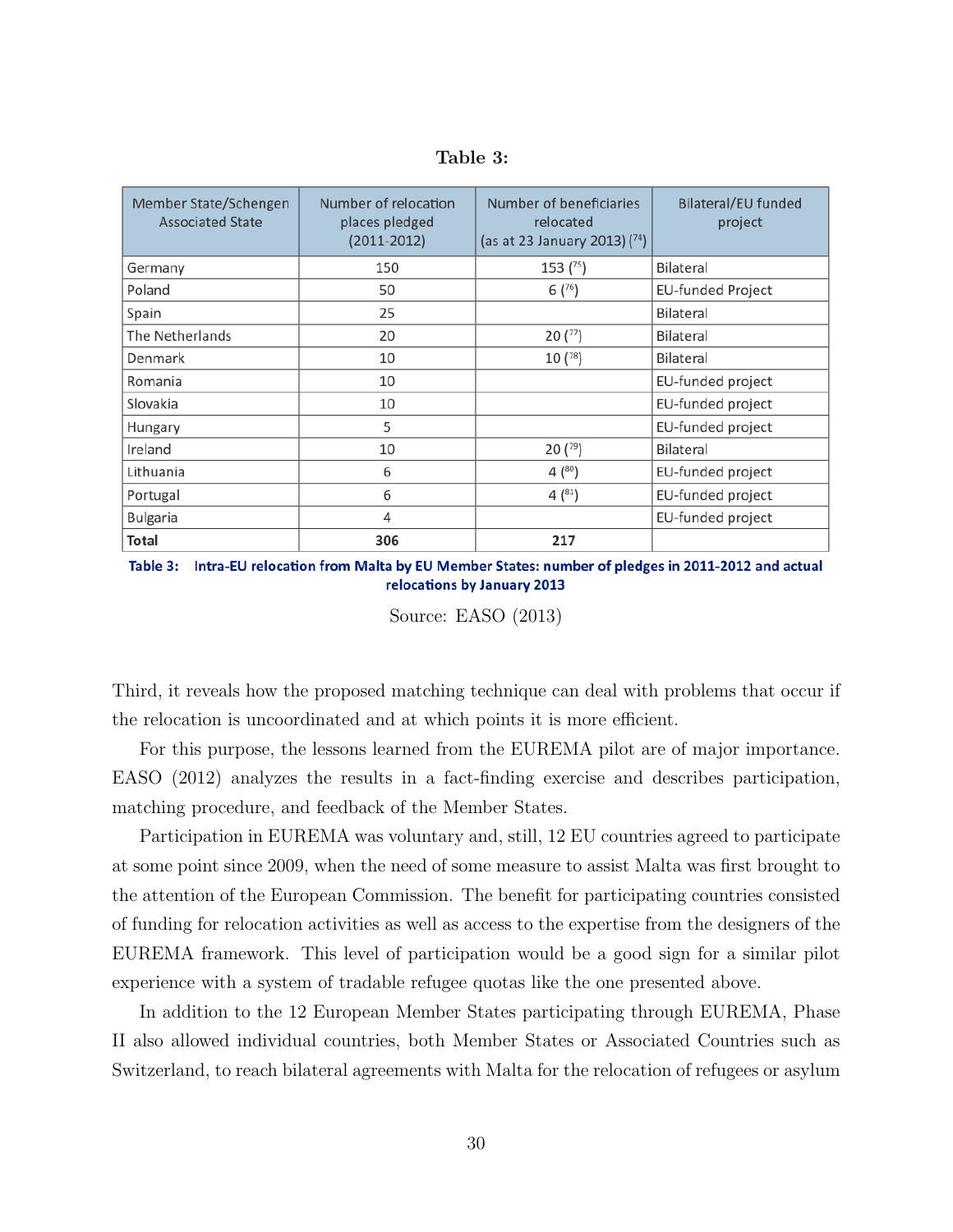seekers. Eight additional countries chose this alternative.

The selection of potential beneficiaries that would be relocated was made in two steps. First, UNHCR counseled potential beneficiaries through a registration exercise that took place in 2009. In a second step, participating countries sent missions to Malta to make the final selection.

The matching part of the market for tradable refugee quotas could follow a similar strategy. During the registration exercise, information could also be gathered about the preferred destinations of all of the potential beneficiaries. Then, countries could express their preferences about types of refugees and asylum seekers and some authority, either UNHCR or EASO, could perform the matching applying the country-proposing deferred acceptance mechanism to both lists of preferences: those of countries and those of potential beneficiaries.

Generally, the fact-finding exercise of EASO reveals that the approach is rather Member-States oriented. Not only has there been no inquiry about the personal preferences on destinations by refugees and asylum seekers but there is also no or very few information about the satisfaction level of the relocated persons with the EUREMA program. In contrast, there is detailed information about the selection criteria and demands of Member States. Among this detailed information, there is a long list of challenges to be addressed as identified by participating countries. We enumerate a selection of them below, while arguing in which way our market for tradable refugee quotas could have a useful role in addressing them:

- Time constraints relating to identification of candidates, in particular as some required several rounds of counseling before confirming their interest in relocation. The matching mechanism would prevent this type of problem from happening. If we collect the preferences of potential beneficiaries during the registration drive, there would be no need in general to confirm the interest in relocation.
- Limitations and constraints of the participating States' selection criteria, in order to match the profile of beneficiaries of international protection in Malta. Again the matching mechanism, would gather the required information beforehand so that this would no longer be a problem. Participating states could express their limitations and constraints when stating their preferences over types of refugees and asylum seekers.
- Assessing the *willingness* and suitability of potential beneficiaries to being relocated. This challenge is directly related to the first one and, as in that case, the matching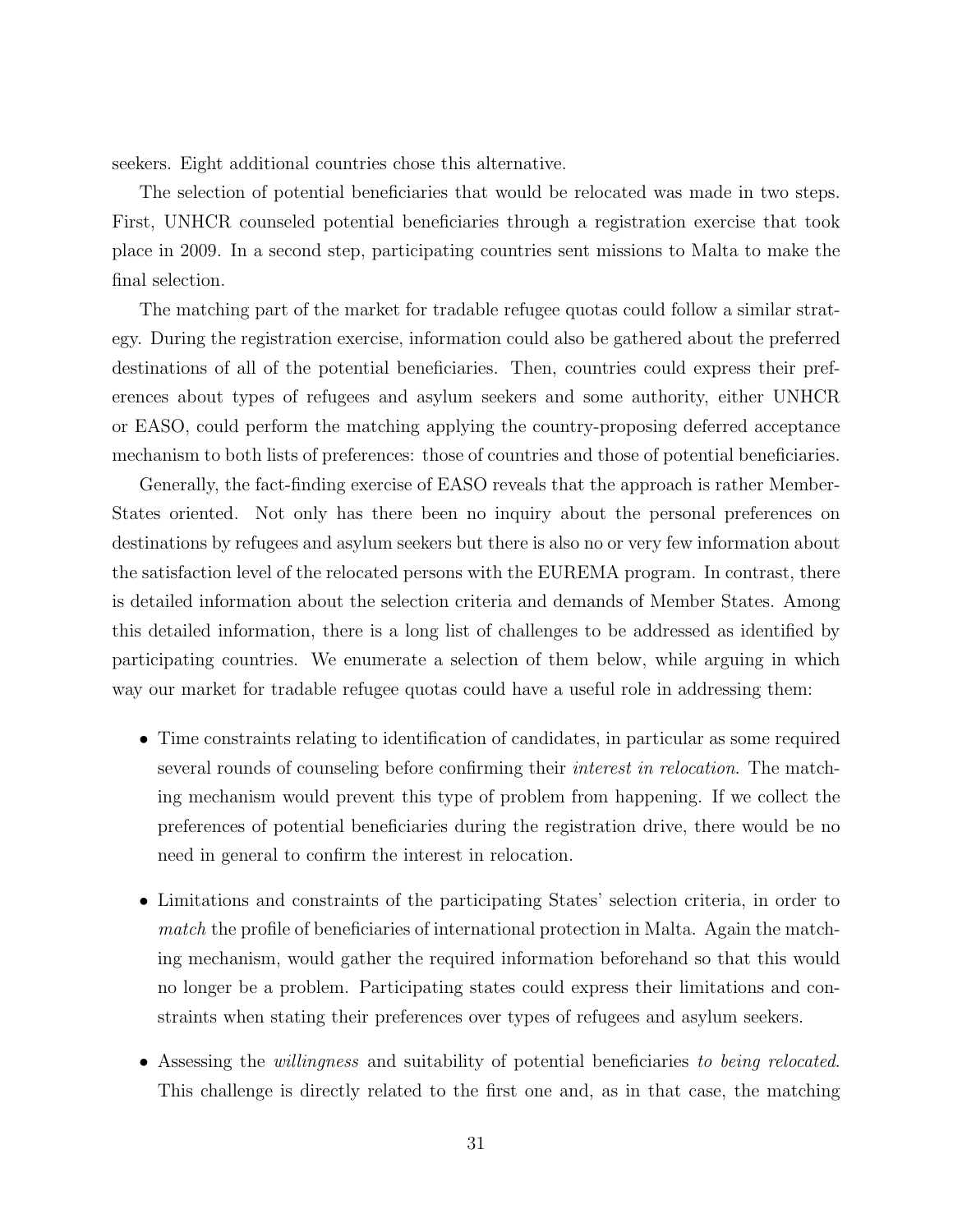mechanism would directly take care of it.

- Target group composition (refugees, subsidiary protection beneficiaries, asylum seekers). In the same way, this challenge is related to the second one so that the part of the matching mechanism that takes care of countries' preferences would address it.
- Setting up clear criteria concerning relatives, especially considering family reunification. This feature is not specifically considered in the current version of the matching mechanism but it can be easily incorporated. For example, Roth (2002) explains how classical matching mechanisms can be modified to take into account the assignment of couples to residency positions in the US.
- Lack of will by some candidates to commit to relocation offers by 'new' EU Member States where there are few migrant communities. Again, this is a matching problem on the side of potential beneficiaries that could be solved by collecting their preferences at the time of registration.

Most of these selected challenges are related to matching issues that can be addressed by the matching mechanism that we incorporate to the market for tradable refugee quotas. This quote from EASO (2012) makes it even clearer (emphasis added):

Some of the selection criteria did not match the characteristics of the beneficiaries of international protection in Malta, making it difficult to carry out the relocation to some of the participating States (...). This sometimes led to a mismatch between the criteria and the pool of candidates (...). Other participating States requested that the beneficiaries be refugees (...).

The last sentence reveals key differences between the admission criteria of several countries. Some preferred already recognized refugees while others were willing to accept asylum seeker waiting for a decision. Figure 4 shows that there was a great deal of heterogeneity in the selection criteria of participating countries.

Out of the ten selection criteria listed, only one of them (language) was mentioned by the ten surveyed countries while two of them (refugee status and not being a threat to public order) were only mentioned by one country (Romania). All in all, this heterogeneity in preferences is good news since it allows exploiting the gains from trade in the market.

We end this section with another quote, this time from EASO (2013):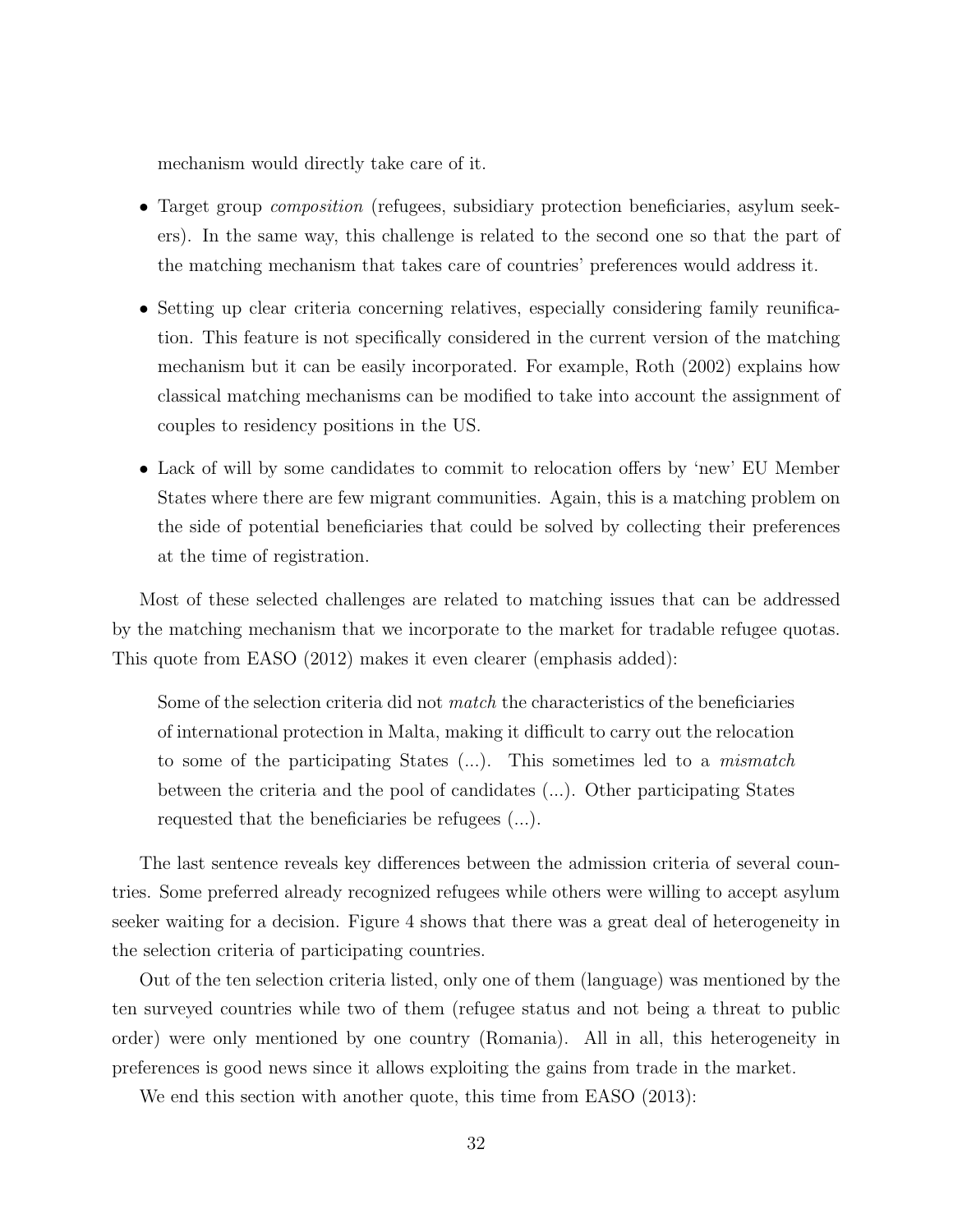#### Figure 4:

#### **SELECTION CRITERIA**



Source: EASO (2012)

... there is room for discussing and developing the instrument of intra-EU relocation in the future, as part of a range of intra-EU solidarity measures. The Commission created the scope for Union co-financing of such activities in the Asylum and Migration Fund proposal, which will facilitate action by Member States willing to engage in voluntary projects, with the EASO taking a coordinating role as established in its founding Regulation.

The main advantage of the proposed matching mechanism is that it deals with the heterogeneity in the preferences of the Member States most efficiently by exploiting the comparative advantage of each participant. Consequently and contrary to conventional EU immigration policies, the matching model embraces heterogeneity rather than trying to find a "one size fits all" solution. As a general conclusion, we argue that, given the Malta example with EUREMA, our proposed market for tradable refugee-admission quotas combined with a matching mechanism would be a perfect instrument for intra-EU relocation of refugees and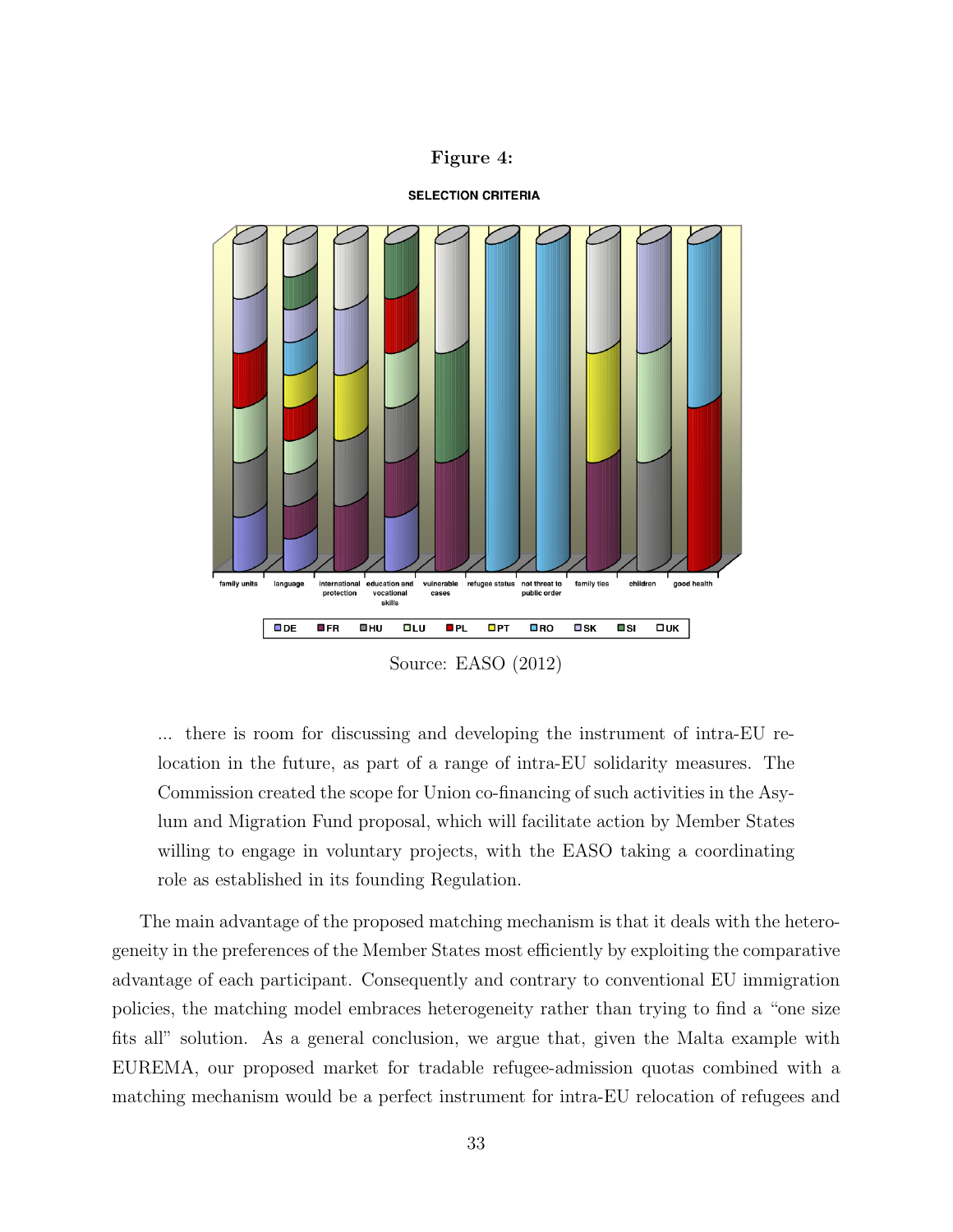asylum seekers.

### References

- [1] Abdulkadiroglu, A. and T. Sonmez (1999): House Allocation with Existing Tenants, Journal of Economic Theory, 88: 233-260
- [2] Azevedo, E.M. and E. Budish (2013): Strategy-proofness in the Large, mimeo.
- [3] Azevedo, E.M. and J.D. Leshno (2013): A Supply and Demand Framework for Two-Sided Matching Markets, mimeo.
- [4] Balleix, C. (2014): From Lampedusa to the Post-Stockholm Programme: Diffficult European solidarity in the field of migration. Brussels: Egmont Institute.
- [5] Barbou Des Places, S. and B. Deffains (2004): Cooperation in the shadow of regulatory competition: the case of asylum legislation in Europe, International Review of Law and Economics 23: 345-364
- [6] Bubb, R., M. Kremer and D. I. Levine (2011): The Economics of International Refugee Law, The Journal of Legal Studies 40 (2): 367-404.
- [7] Casella, A. (1999): Tradable Deficit Permits. Efficient Implementation of the Stability Pact, Economic Policy 29: 323-347.
- [8] Chen, Y. and T. Sonmez (2002): Improving Efficiency of On-Campus Housing: An Experimental Study, American Economic Review, 92 (5): 1669-1686.
- [9] Council (of Ministers) of the European Union (2012), Conclusions on a common framework for genuine and practical solidarity towards member States facing particular pressures on their asylum systems, including through mixed migration flows, 8 March 2012; not published in the Official Journal.
- [10] De Bruycker et alia (2010): Setting up a Common European Asylum System: Report on the application of existing instruments and proposal for the new system, Luxembourg: Publications Office of the European Union.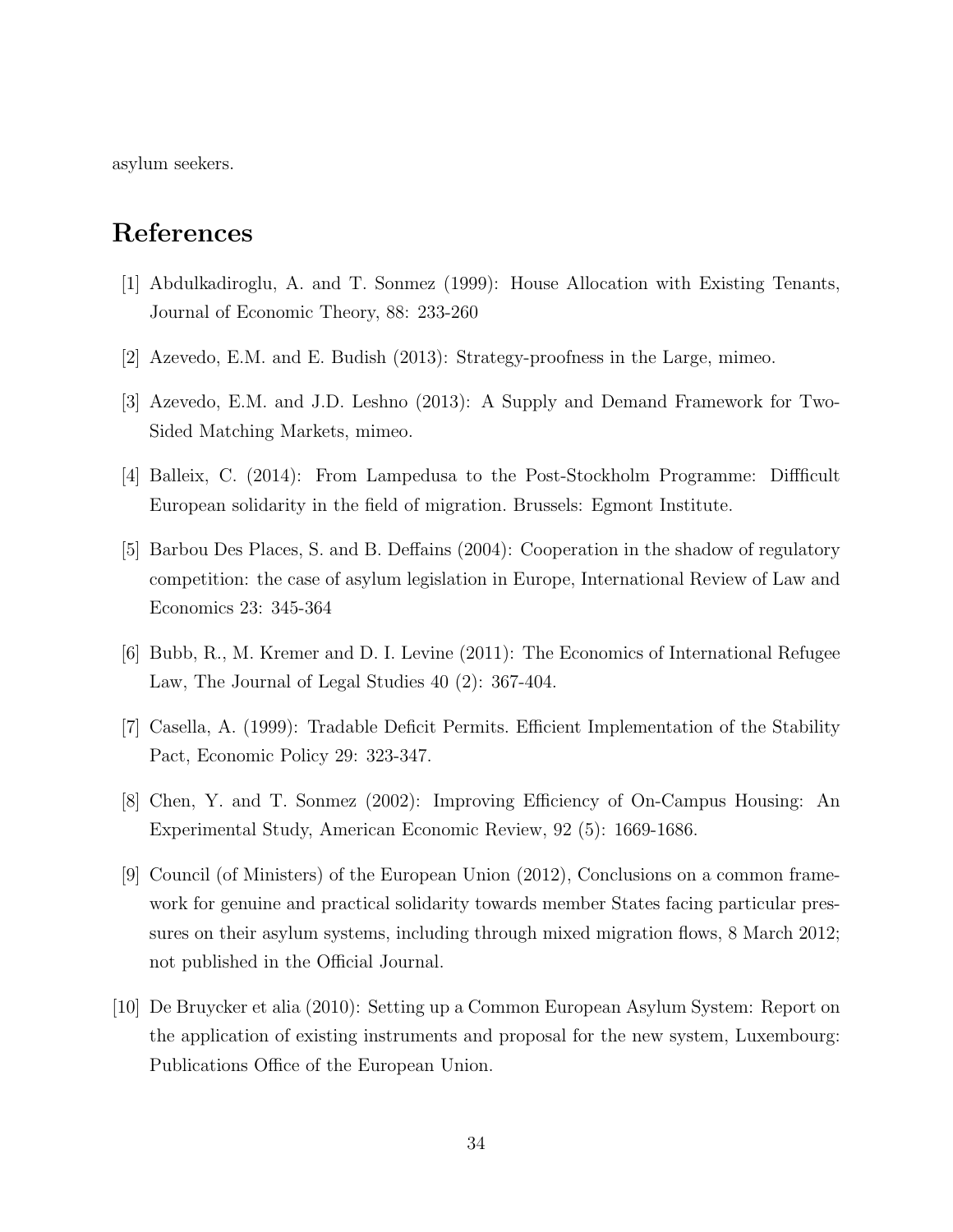- [11] European Asylum Support Office (2012): EASO fact finding report on intra-EU relocation activities from Malta. Retrieved from http://easo.europa.eu, July 2012.
- [12] European Asylum Support Office (2013): Annual Report on the Situation of Asylum in the European Union 2012. Luxembourg: Publications Office of the European Union.
- [13] European Commission (2010), Study on the Feasibility of Establishing a Mechanism for the Relocation of Beneficiaries of International Protection, JLX/2009/ERFX/PR/1005, Copenhagen: Directorate General of Home Affairs.
- [14] European Commission (2011), Communication on enhanced intra-EU solidarity in the field of asylum: an EU agenda for better responsibility-sharing and more mutual trust [COM(2011)835 not published in the Official Journal.
- [15] European Council (2014): Conclusions concerning the area of Freedom, Security and Justice and some related horizontal issues. 2014/C 240/05.
- [16] European Migration Network (2013): Synthesis Report Intra-EU Mobility of thirdcountry nationals. Brussels: Publications Office of the European Union.
- [17] Fernández-Huertas Moraga, J. and H. Rapoport (2014): Tradable Immigration Quotas, Journal of Public Economics 115: 94-108.
- [18] Friedman, D. and J. Ostroy (1995): Competitivity in Auction Markets: An Experimental and Theoretical Investigation, The Economic Journal 105 (428): 22-53.
- [19] Gale, D. and L. Shapley (1962): College Admissions and the Stability of Marriage, American Mathematical Monthly 69, 9-15.
- [20] Hathaway, J. C. and R. A. Neve (1997): Making International Refugee Law Relevant Again: A Proposal for Collectivized and Solution-Oriented Protection, Harvard Human Rights Journal, 10: 115-211.
- [21] Hatton, T. J. (2004): Seeking asylum in Europe, Economic Policy, 19 (38): 5-62
- [22] Hatton, T. J. (2011): Seeking Asylum. Trends and Policies in the OECD. CEPR. London, UK.